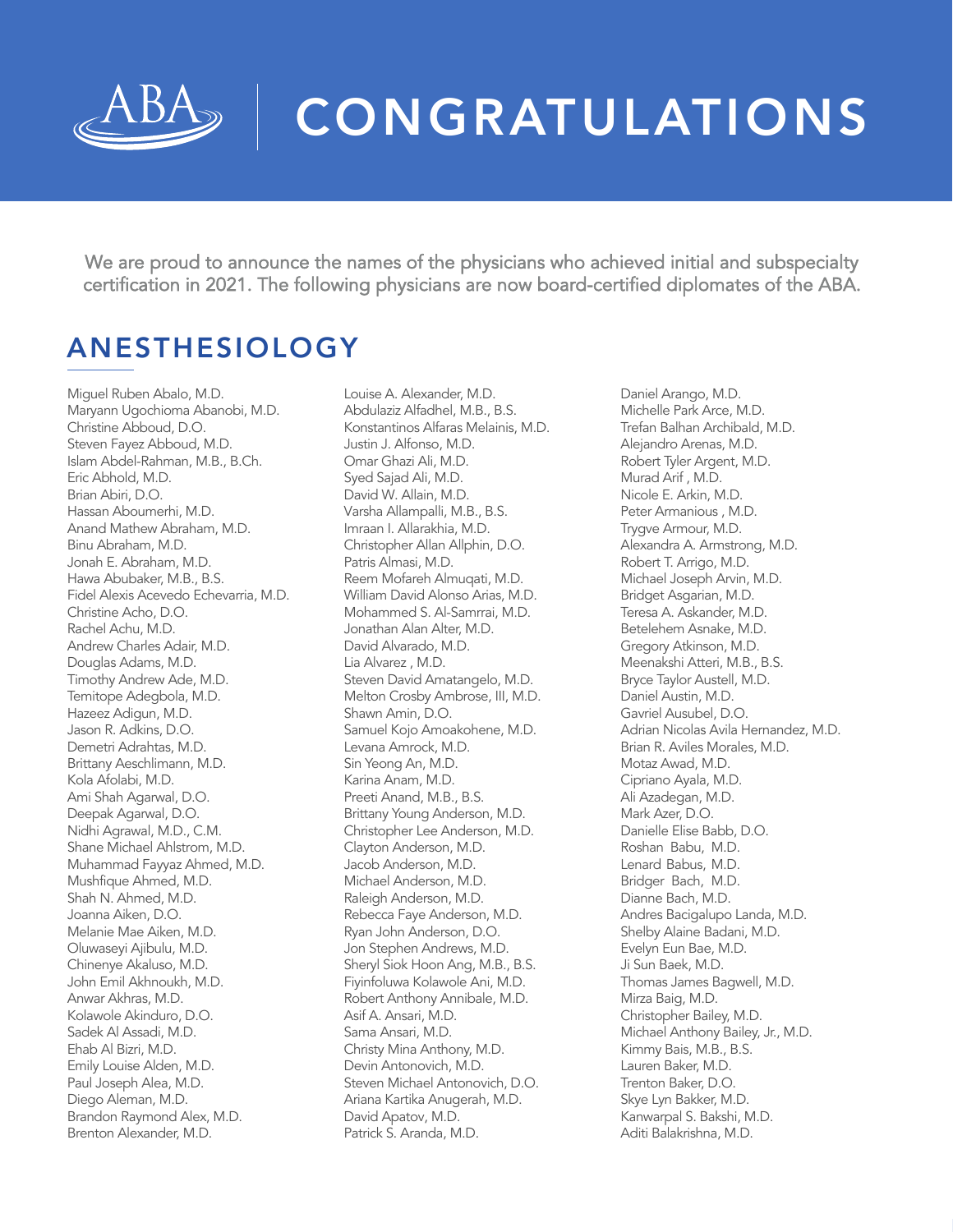Ashley Sylvia Balentine, M.D. Clarissa Ann Balli, M.D. Avinash Ballie, M.D. Julius Balogh, M.D. Gabriel Baltazar, M.D. Monica Banerjee, M.D. Raksha Bangalore, M.D. Michael Theodore Bangert, M.D. Fatu Bangura, M.D. Lucas Lee Bannister, M.D. Nitin Bansal, M.D. James Steven Barger, M.D. Daniel Barlowe, M.D. David J. Barnabei, D.O. James Barner, D.O. Katie VIRGINIA Barnett, M.D. Kristin Gaines Barney, D.O. Marlene Barnhouse, M.D. Jonathan Barnier, M.D. Stamatis Baronos, M.D. Diana Barragan Bradford, M.D. Shane Michael Barre, D.O. Odmara Liz Barreto Chang, M.D. William Barrett, IV, D.O. Max Barron, M.D. Steven Bartels, M.D. Jennifer J. Bartlett, D.O. Jacob Martin Basak, M.D., Ph.D. Caroline Bashore, D.O. David Mosbacher Bashover, M.D. Sean Michael Baskin, D.O. Zachary Bastian, M.D. Arunabha Basu, M.D. Meenu Batra, M.D. Carter Battista, D.O. Kirsten Anissia Battles, M.D. Rhae Ellen Battles, M.D. Arielle E. Bauer, M.D. Patrick Bauer, M.D. Amy Baumann, M.D. Fauzia Ahmad Bawany, M.D. Charles Wade Baysinger, M.D. Nicholas Edward Beare, M.D. Edwin Leo Becher, III, M.B., B.S. Hannah M. Bechtold, M.D. Brandon Dale Beck, M.D. Staci Sakai Becker, M.D. Ali Bedair, M.D. Christopher Beeler, M.D. Jeffrey Bell, M.D. Arkadi Beloiartsev, M.D. Stanislav Belotserkovskiy, M.D. Aharon Eliezer Benelyahoo, M.D. Shayan Bengali, M.D. Charles Bengson, M.D. Andrew David Bennett, M.D. Richard James Bennett, M.D. Justin Benoit, D.O. Ariel Bensimhon, M.D. Jessica Berger, M.D. Michael Warren Bergin, M.D.

Anna Berglund, M.D. Mark Walter Berguson, M.D. Allison Michelle Berken, M.D. Jill Lauren Berlin, M.D. Marsha Kristel Labilles Bernardo, M.D. Giana Bernheim, M.D. Leah Nicole Bess, M.D. Erin Bettendorf, M.D. Layne Bettini, M.D. Radha Bhalani, M.D. Harjot Singh Bhandal, M.D. Basavana Gouda Bharamana Goudra, M.D. Meha Bhargava, M.D. Akshay O. Bhatt, M.D. Amlan Bhattacharjee, M.D. Veneel Venkat Bhupathiraju, M.D. Steven Ryan Bhutra, M.D. William Bickers, M.D. Musa Bakhtawer Bilal, M.D. Brandon Michael Bilka, M.D. Vicki Zhu Jun Bing, M.D. Danielle Binler, M.D. Daniel Bintrim, M.D. Ryan Birdsall, M.D. Ryan Christopher Birkland, D.O. Erin Birmingham, M.D. Nicholas Vernon Bishop, M.D. Ashley Elizabeth Black, M.D. Walter Blackburn, D.O. Heidi L. Blank, M.D. Amy Blevins, M.D. Jason Bloss, M.D. Lucas Blount, M.D. Landon Bluemel, M.D. Jennifer Blume, M.D. Haren Bodepudi, M.D. Jacqueline Boehme, M.D. Colin Boettcher, M.D. Jacqueline Lee Bogan, D.O. Sonya Maria Bohaczuk, M.D. Brittany Leigh Bond, M.D. Praba Boominathan, M.D. Richard Booth, M.D. John Bordlee, M.D. Emilee Borgmeier, M.D. Taryn S. Bornstein, D.O. Maria Borrelli, D.O. Mitchell Bosman, M.D. Jason T. Bouhenguel, M.D. Emily McCoy Bouley, M.D. Matthew G. Boushka, M.D. David Bowen, M.D. Anna Bowling, M.D. Andrew J. Bowman, M.D. Richard Pardo Bowser, M.D. Shafik Boyaji, M.D. Samantha Brackett, M.D. Curtis Bradford, M.D. James Bradley, M.D. Stephanie Lena Bradley, M.D. Matthew Bral, D.O.

Lance Brandenburgh, M.D. Kristin Elizabeth Brandt, M.D. Stephen Charles Brannan, M.D. Oren Brecher, M.D. Kathryn Anne Breidenbach, M.D. Kaitlyn Brennan, D.O. Jordan Lee Brewer, M.D. Dmitriy Breydburd, M.D. Brian David Brinkman, M.D. David Arthur Broadbent, M.D. Jason Broker, M.D. Kirbie Danielle Broughton, M.D. Alison Brown, M.D. Antanique N. Brown, M.D. James Reed Brown, D.O. Jared Brown, M.D. Jamie Cao Brown-Shpigel, M.D. Brooks A. Brumfield, M.D. John D. Brumm, M.D. Dominique Adarame Brundidge, D.O. Nicholas Brunger, M.D. Andrew James Brunk, M.D. Lucille Brunker, M.D. Connie K. Bruno, M.D. Andre Jamal Bryan, M.D. Rica Buchanan, M.D. Carolyn C. Buckley, M.D. Vivien Bui-Huynh, M.D. Michael Thomas Buist, M.D. Jonathan Gustav Bulla, M.D. Matthew Paul Bunker, M.D. John Buono, M.D. Dana Burandt, D.O. Rudolf Burcl, M.D. Laura Beth Burey, M.D. Logan Kilpatric Burgess, M.D. Alfredo Eloy Burgos Briceno, M.D. James Wirt Burnett, III, M.D. Andrew T. Burr, D.O. Trey Cullen Burrow, M.D. Alberto Cesar Bursian, M.D. David Burstedt, M.D. Andrew Tadeusz Burzynski, M.D. Bryce Jacob Busenlehner, M.D. Brian Nicholas Butala, D.O. Blake Milan Butler, M.D. Alexander Biggs Buttermore, D.O. Keith Butts, M.D. Faezah Ali Bux, M.D. Michael Buxhoeveden, M.D. Catherine Buzney, M.D. Joseph C. Caballero, M.D. John E. Cagino, M.D. Pierreetienne C. Cagniart, M.D. Yi Cai, M.D. Brooke Danielle Calabrese, M.D. Stephen George Calabrese, M.D. Gabriela Andrade Calhoun, M.D. Mayson A. Callaway, M.D. Gregory Paul Campbell, M.D. John Campbell, D.O.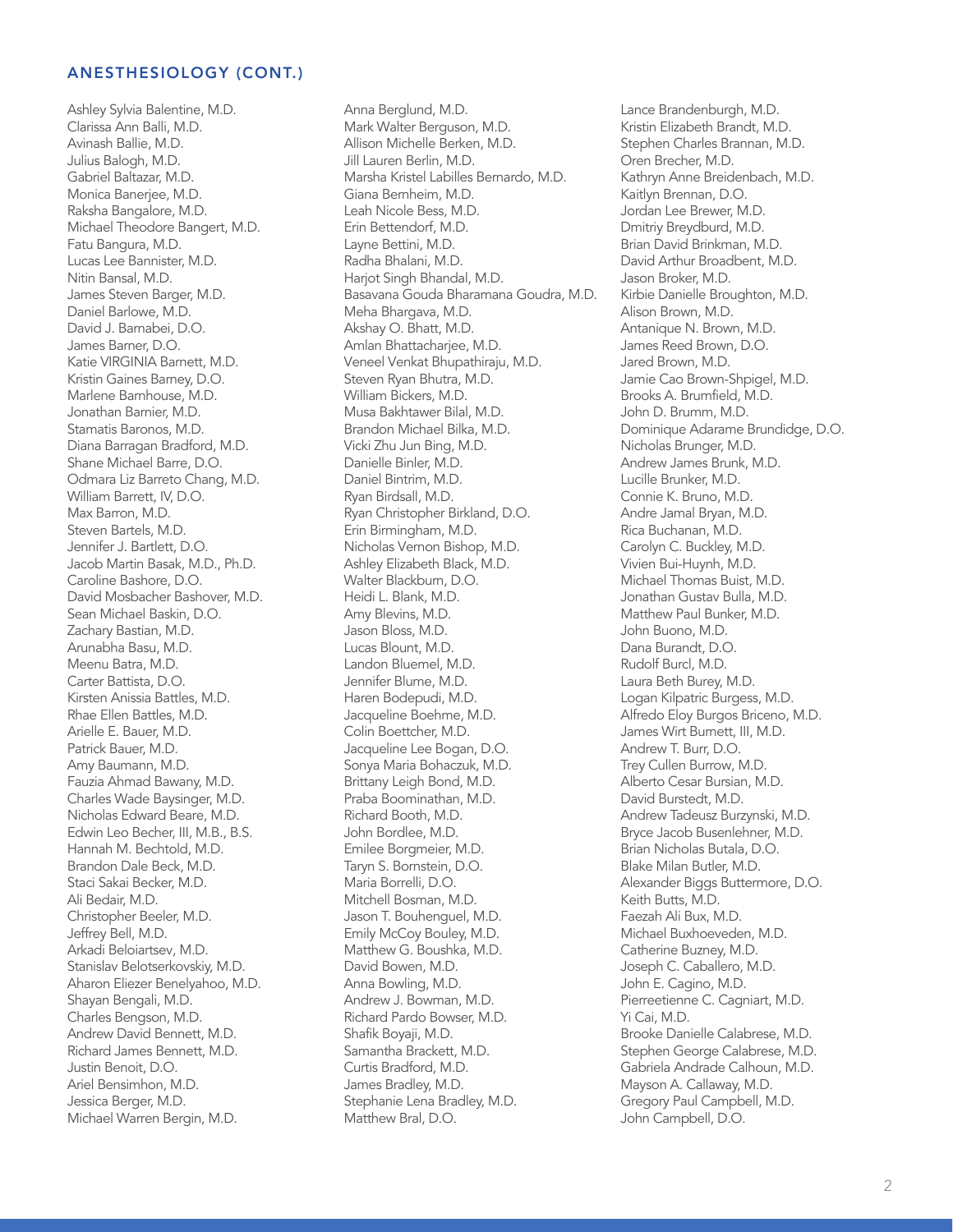Benjamin Andrew Cantu, III, M.D. Claudia L. Cao, M.D. Joseph Peter Capichioni, M.D. Valeria Carcamo-Cavazos, M.D. Joseph Carda, M.D. Jeffrey Paul Cardinale, M.D., Ph.D. Peter Anthony Cardone, D.O. Albert Carey, M.D. Dustin Carlson, M.D. Daniel David Carlyle, M.D. Gretel Maria Carmenate , M.D. Megan Carmony, M.D. Ross Carpenter, M.D. David Carr, D.O. David Brian Carroll, D.O. Luke Carroll, M.D. Michael Carroll, M.D. Bryan Carter, M.D. Daniel Carter, M.D. Taylor R. Carter, M.D. Krista Jeanne Cascia, M.D. Anne Lauer Castro, M.D. Mia Ulani Castro, M.D. Bruna Maria Castro De Oliveira, M.D. Jonathan Nicholas Cates, M.D. Richard Lee Catlin, III, D.O. Jacob Caylor, M.D. Jacob Cecil, M.D. Claudio Cesar Do Nascimento, M.D. Thomas Phillip Cestare, M.D. Joshua Francisco Chacon, D.O. Rajvir Kaur Chahal, M.D. Casey Mengko Chai, M.D. Akshay Chaku, M.D. Aaron Chalal, M.D. Jeffrey Chan, M.D. Jenny Miu-Shung Chan, D.O. Deep Chandegara, M.D. Kaarthik Chandrasekhar, M.D. Alexandra Chang, M.D. Anthony Chang, M.D. Evan William Chang, M.D. Isabel Y. Chang, M.D. Melissa Chang, M.D. Peggy S. Chang, M.D. Tracy Chang, M.D. Melissa Anne Chao, M.D. Stephen Chao, M.D. Lisa Marie Chargualaf-Singa, M.D. Yen Kim Chau, M.D. Gaurav Chauhan, M.B., B.S. Victor Diego Chauvet Almazan, M.D. Sarah Husna Chehab, M.D. Aimee Chen, M.D. Amy Chen, M.D. An Chen, M.D. Angela Barrie Chen, M.D. Kelly Chen, M.D. Liting Chen, M.D. Michael Wu Chen, M.D. Natalie Shum Chen, M.D.

Yun-Yun Kathy Chen, M.D. Zheyan Chen, M.D., Ph.D. David Cheng, M.D. Nancy Cheng, M.D. David Patrick Cherney, M.D. Cindy Cheung, M.D. Pamela A. Chia, M.D. Goretti G. Chiang, D.O. Ryan Childs, D.O. Yiu-Hei Adrian Ching, M.D. Moshe Chinn, M.D. Mandinanisa Chinyadza, M.D. Catherine Chiu, M.D. Jonathan Cho, M.D. Hanwool Choi, M.D. Peter Choi, M.D. Elisa Y. Chong, M.D. Ketan Chopra, M.D. Rohit Singh Choudhary, M.D. Swati Choudhary, M.D. Shilpa Nikhil Chouhan, M.B., B.S. Tarif Chowdhury, M.D. Daniel Sunil Christian, M.D. Chinonso Johnstanley Chris-Ukah, M.D. Iris Chu, M.D. Pandora S. Chua, M.D. Yeona Chun, M.D. Alex Younghoon Chung, M.D. Jaeyoon Chung, M.D. Kevin Chung, M.D. Arthur Chyan, D.O. Ligia Cisneros-Gonzalez, M.D. Adam Jan Claessens, D.O. Anthony Clark, M.D. Brittney Lantrip Clark, M.D. Hugo Clifford, M.D. Benjamin Thomas Cobb, M.D. Johanna Grace Cobb, M.D. Seamus Cobb, M.D. Julien Cobert, M.D. Sarah Margaret Coffield, D.O. Clarity Coffman, M.D. Isaac Moises Cohen, M.D. Jeffrey Cohen, D.O. Michael Cohen, M.D. Zachary Aaron Colbaugh, M.D. Jacob Henry Cole, M.D. Amanda L. Cole Bernardi, M.D. Patrick Joseph Coleman, M.D. Renee Launice Coleman, M.D. John Paul Collazo, M.D. Christopher Ashley Collins, M.D. Christopher Colonna, M.D. David Combs, M.D., Ph.D. Daniel Eugene Comerci, M.D. Peter Compton-Craig, M.D. Cornell Conca, M.D. Jacob Connell, M.D. Zacherie Conover, M.D. Kevin Conrad, M.D. David Convissar, M.D.

Daniel Charles Cook, M.D. Michael Gene Cook, M.D. Jessica Marie Cooke, M.D. Sean Cooley, M.D. Alexander Daniel Coons, M.D. Joseph Taylor Coppage, M.D. Andrew Thomas Corcoran, M.D. Vincent Cordero, M.D. Christopher Cosden, M.D. ChenChen Z. Costelloe, M.D. Sarah Frush Cotter, M.D. Patrick Courtright, M.D. David Michel Cousineau, M.D. Mark Dahlen Coutin, M.D. Mary Abigail Brehm Cowlishaw, M.D. Tyler Daniel Craig, M.D. Kathryn Crane, M.D. Trey Braxton Creech, M.D. Madelyn Tunstall Crist, M.D. Thomas Croschere, Jr, M.D. Camille Cross-Kabo, M.D. Kelly Ann Crowley, M.D. Grace Cruz, M.D. Shawn Cuevas, D.O. Evis Cuko, M.D. Jasper Cumbee, M.D. Jared J. Cummings, M.D. Grace Cunningham, M.D. Jacqueline Anne McGinnis Curbelo, D.O. Angela Marie Curell, M.D. Jonathan Curley, M.D. Brian Patrick Curran, M.D. Jonathan LeGrand Curtis, M.D., M.P.H. Kyle Evan Curtis, M.D. Michael Curtis, M.D. Kyle Cyr, M.D. Monica LaRue da Silva, M.D. Matthew Dabski, M.D. James M. Dagenhart, M.D. Faraz A. Daha, M.B., B.S. Ashley Dahl, M.D. Kirsten Dahl, M.D. Brandon Dairo, M.D. Jugal Mayank Dalal, M.D. Priti Gaurang Dalal, MBBS, MD, FRCA Vivek Dalal, M.D. Meghan Chesek Daly, M.D. Erin Reesa Dammann, M.D. Kyle Mark Damron, D.O. Lusine Danakian, M.D. Mitchell David Daniel, M.D. Matthew Ryan Danley, D.O. Jonathan K. Danquah, M.D. Bahaa Daoud, M.D. Nicholas Anthony DaPrano, D.O. Nicholas Darensburg, M.D. Aliaksandr Daroshka, M.D. Ria Dasgupta, M.D. Jayanth Dasika, M.D. Jason David Daughety, D.O. Michael Davenport, M.D.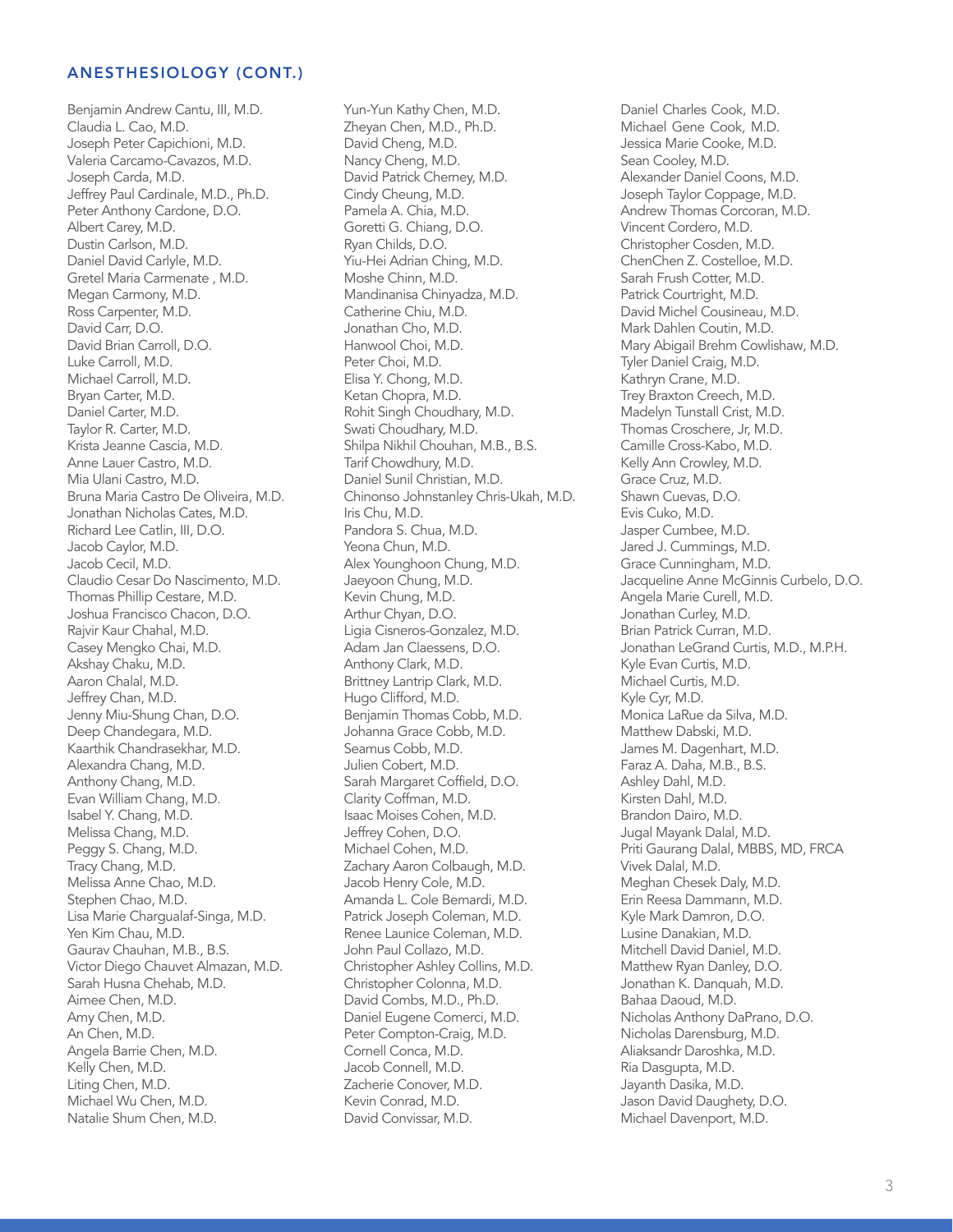R yan M. Davidovich, M.D. Kelly Shea Davidson, M.D. Heidi Davis, D.O. Henry Wesley Davis, II, M.D. Janice Faye Davis, II, M.D. Nicole Davis, D.O. Paul Davis, M.D. Travis Scott Davis, M.D. Sally Salah Dawood, M.B., B.Ch. Zahra Lynette Cook Dawson, M.D. Justin De Biasio, M.D. Carla Maria De la Cruz, M.D. Molly Fay Deacutis, M.D. Austin DeBeaux, M.D. Brittany Leigh Deiling, D.O. Alexander Dekel, M.D. Jonathan Alan Del Toro, M.D. Paul J. Delahoussaye, M.D. Matthew John Delcambre, M.D. Randall Matthew DeLeon, M.D. Renik Delisse r, M.D. Guensley Ralph Delva, M.D. Elyse Demers, M.D. Tinsae Demissie, M.D. Alexandra DePorre, M.D. Mark Jack Der Mesropian, D.O. Tyler Derr, M.D. Kadria Derrick, M.D. Amruta Girish Desai, D.O . Chirag Anant Desai, M.D. Pratik A. Desai, M.D. Lucas Deschenes, M.D. Pranav Navin Deshpande, M.D. Priyanvada Deshpande, M.D. Rory Francis Jake DeTar, M.D. Katelyn Devine, M.D. Michael J. Devinney, Jr., M.D., Ph.D. Christopher William Devlin, M.D. Matthew Allen DeVries, M.D. Anusari Dewasurendra, M.D. Mark DeWood, M.D. Jeffrey Deygoo, M.D. Michael Dib, M.D. Joshua Dibble, D.O. Jillian Anne DiBiase, D.O. Catherine Ann Dietrich, M.D. Matthew DiGiusto, M.D. Paul Erich Dilfer, M.D. Katherine Michelle Evans Dillon, M.D. Monica DiLorenzo, M.D. Elysha Dinh, M.D. Daniella M. DiNizo, M.D. Olga I. Diomede, M.D. Dale DiSalvo, M.D. Jude Divers, M.D. Brendan M. Divis, M.D. Anjali Dixit, M.D. Michael Do, M.D. Monica Docto r, M.D. Meagan Grace Dodd, M.D. Keisha Dodman, M.D.

John Titus Doerfel, M.D. Patricia Doerr, M.D. Joseph J. Doherty, D.O. Renee Dawn Doherty, M.D. Jesus D. Dominguez, M.D. Jessica Dominic, M.D. Hart Donahue, M.D. Luke Doney, D.O. Robert Donne r, M.D. Matthew Thomas Dorazio, D.O. Nicolas Dorsey, M.D. Christiano Dos Santos e Santos, M.D. Britta Anne Dosland, M.D. Clinton Don Doty, M.D. Daniel James Douzjian, M.D. Jerome Doyen, M.D. Diana Leigh Dremsa, M.D. Hillary Drexle r, M.D. Ryan D'Souza, M.D. Amy Du, M.D. Albert Owusu Duah, M.D. Kimberly Marie Duarte, M.D., M.B.A. Shirley Stephanie Duarte, M.D. James Duca, M.D. David Duff, M.D. Christopher Dukatz, M.D. Catalina Dumitrascu, M.D. Katherine Linetzky Duncan, M.D. Nicholas M. Dunn, M.D. Sarah Ashley Dunn, M.D. Kevin Duong, M.D. Marco Antonio Duran, M.D. Kimberly Jo Durkee, D.O. Bradley James Dwan, M.D. Robyn Lynn Dwan, D.O. Karthik Dwarki, M.D. David Dycus, M.D. Adam Dziuba, M.D. Mark Dziuba, M.D. Timothy M. Earley, D.O. Kenechi Kingsley Ebede, M.D. Ruth Higgins Ebert, M.D. Philip Ofosu Eck, M.D. Felipe Ramon Edghill, M.D. Osemeke Edobo r, M.D. Leonard Edokpolo, M.D. Patrick Egan, M.D. Colin Christopher Ehlenbach, M.D. Seth Marshall Eisenberg, M.D. Nwadiogo Ijeoma Ejiogu, M.D. Nydia Ekasumara, M.D. Adam Mark El Kommos, M.D. Courtney Elder, M.D. Sarada Eleswarpu, M.D. Dalya Nabil Elhady, M.D. Kathryn Marie Eliasen, M.D. Yasmin Elkhashab, M.D. Kaitlyn Elliott, M.D. Adam Michael Ellis , M.D. Jonathan David Ellis, M.D. Shemille A. Ellis, M.D.

Obinwanne Emejulu, M.D. Elizabeth Ann Emhardt, M.D. Artem Emple, M.D. Bryant England, M.D. Victor Tabi Enoh, M.D. William L. Ericksen, M.D. Davis L. Erickson, M.D. Joseph Erickson, M.D. Krisztina Escallier, M.D. Diana P. Escobar, M.D. Casey Escobar-Flores, M.D. Sorochi Esochaghi, M.D . Monica Bianca Espirit u, M.D. Gary Esses, M.D. Hallisey Estes, D.O. Cody Joseph Estler, M .D. Mousab Mustafa Etee r, M.D . Steven Carter Eubank , M.D. Kelly Kathleen Everhart, M.D. Sara Ewing, M.D. Tyler P. Ewing, M.D. Jacob Louis Ezell, M.D. Candy Ezimora, M.D. Patrick Fagan, D.O. Erica Fagelman, M.D. Ekaterina Alimova Fain, M.D. Shaji Faisal, M.D. Layla Fakhrzadeh, M.D. Joseph Levi Falin, M.D. Daniel Falk, M.D. Whitney Fallahian, M.D. Kathryn Faloba, M.D. Hassan Farhan, M.B., B. S . Mario H. Farias Kovac, M.D. Akil Farishta, M.D. Robert Farne y, M.D. Uzair Farooqi, D.O. Matthew Lewis Farr, M.D. Mohamed Mahmoud Ali A hmed - Farrag, M.B., B.Ch. Deacon Farrell, M.D. Neil Daniel Farren, M.D . Kayven Max Farshad, M.D. Samuel Fasbinder, M.D. Marius Fassbinde r, M.D. Joshua J. Fast, M.D. Ben jamin Fedeles, M.D. Collin Feduska, M.D. Elizabeth Bradley Feenstra, M.D. Mark Fegle y, M.D. Graham Michael Feh r, D . O . Timothy Vincent Feldheim , M.D. Joshua Feldman, D.O. Rachel Mara Feldman, M .D. Calvin Feng, M.D. Taoyuan Robert Feng, M.D. Stefano Ferazzoli, M.D. Austin David Ferguson , D.O. Daniel Patrick Fernandez, M.D. Michael Ferrante, M.D . Jennifer Fichte r, M.D.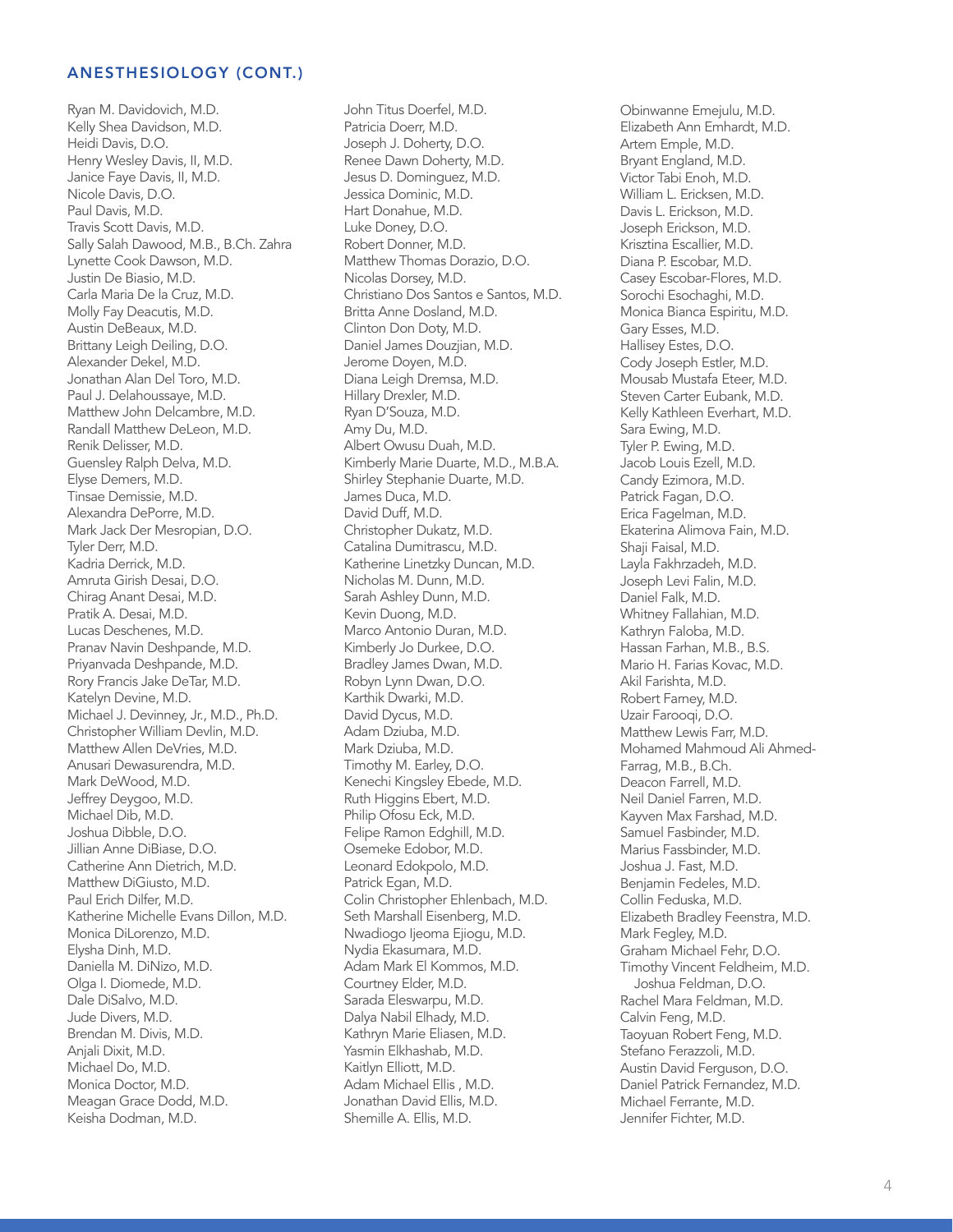Sarah Fieber, M.D. Myroslav Figura, M.D. Elizabeth Finucane, D.O. David Fish, M.D. Andrew Fisher, D.O. Matthew Fishman, M.D. Jayson Robert Fitter, M.D. Liam Fitzpatrick, M.D. Erin Elizabeth Flannery, D.O. Kaitlin M. Flannery, M.D. David Randolph Flatt, D.O. Jamie Fleming, M.D. Karen Fleming, M.D. Amelia Flick, M.D. Carolyn Foley, M.D. Joseph Foley, M.D. Tarrah Folley, M.D. Alexander Joseph Fontenot, M.D. Jared Foote, M.D. Angela S. Forbes, D.O. Samantha L. Ford, M.D. Nell Forman, M.D. Laura Fornarola, M.D., Ph.D. Benjamin Philip Fortney, M.D. Gregory Foster, M.D. Tyler James Foster, D.O. Madison Steele Foushee, M.D. Nathaniel Richard Fout, M.D. Cody Fowers, M.D. Cedar J. Fowler, M.D., Ph.D. William Charles Fox, M.D. Karolyn Frances Fox-Dahl, M.D. Anthony Franchetti, M.D. Janelle Francksen, D.O. Stephan Frangakis, M.D. Sarah Franklin, M.D. Matthias John Franzen, D.O. Andrew Scott Frazier, D.O. Karen Lynn Freed, M.D. Tristan Freiling, D.O. Deborah Fretwell, M.D. Justin Scott Fricke, M.D. Ashley Fritz, D.O. Bradley Fritz, M.D. Mikita Fuchita, M.D. Alexis Fuller, M.D. Evan Marshall Fuller, M.D. Brendan Rice Fulmer, M.D. Pablo Fumero Fong, M.D. Alberto Furzan, M.D. Michele Gaertner, M.D. Peter Paul Gajdek, M.D. Gabriel John Gallegos, M.D. Michael Gallo, D.O. Paul D. Gallo, M.D. Willy Gama, M.D. Samuel Gammerman, M.D. Himabindu Gandam Venkata, M.B., B.S. Bhaskara Michael Ganti, M.D. John Gantomasso, D.O. Christopher Jonathon Garcia, M.D.

Daniel Ernest Garcia, M.D. Rosario Garcia, M.D. Mishel Marie Garcia Guzman, M.D. Lawrence Garcia-Reyes, M.D. Michael Christopher Gardner, M.D. Anish Garg, D.O. Akshat Gargya, M.B., B.S. Madeleine Garren, M.D. Jessica Jane Garrett, M.D. Riley Andrew Garrett, M.D. Dierdre Cavan Garton, M.D. Samantha Heidi Garvanovic, M.D. Rachel Garza, M.D. Mandeep Grewal Gauthier, M.D. Samuel Hamner Gay, M.D. Sajjan Gayam, M.D. Steven Geiss, M.D. Kirill Gelfenbeyn, D.O. Michael Gemma, M.D. Alina Genis, M.D. James H. Gentry, D.O. Adam Robert George, M.D. Alexander J. George, M.D. Ryan Thomas Geosling, D.O. Lynn Ngai Gerber, M.D. Daniel Robert Germeroth, D.O. Garrett Robert Gerney, M.D. Peter Charles Gerst, D.O. Andrew Gerughty, M.D. Andrew H. Gessouroun, M.D. Tammer Nader Ghaly, M.D. Mohammad Hadi Gharedaghi, M.D. Priyanka Ghosh, M.D. Sultan A. Ghuman, M.D. Sarah Giafaglione, M.D. Ashley D. Gibbs, M.D. Christina Giblin, D.O. Michael Edward Gibson, M.D. Christopher Gidicsin, M.D. Gurpreet K. Gill, M.D. Nicholas William Gill, M.D. Mae Rose Gillespie, M.D. Nigel Courtney Gillespie, M.D. Tyler Cameron Gillmen, D.O. Anna Joelle Gilman, M.D. Stefan Philip Gilthorpe, M.D. Erin Elizabeth Ginn, M.D. Costas Gioules, M.D. Alexander Girgis, M.D. Jacob J. Gissy, M.D. Mitchell Alan Gist, M.D. Anna Gitterman, M.D. Louise Ann Gliga, M.D. Derek Colton Gnehm, D.O. Samantha Go, M.D. Michael Goettelman, M.D. Moheb Ashraf Emeel Gohar, M.B., B.Ch. Andrew Kenneth Gold, M.D. Hooman Golfeiz, M.D. Vlad Golgotiu, M.D. Alexander Golovlev, M.D.

Orlando Gomez, Jr, D.O. Michal P. Gomulka, M.D. Kimberly Gon, M.D. Aylin Gonzalez, M.D. Lyndon O. Gonzalez, M.D. Gustavo Adolfo Gonzalez Garcia, M.D. Evan Goodman, M.D. Joel Pierce Goodman, D.O. Boyd Harrison Goodwin, M.D. Kasinda Goodwin, M.D. Laura Gordon, D.O. Andre Fiche Gosling, M.D. Lindsey Nicole Gouker, M.D. Tyler John Gouvea, D.O. Rikesh Govan, M.D. Adam Gover, M.D. Srinivasa Raghavan Govindarajan, M.B., B.S. Akshay Goyal, M.D. Andrew C. Graf, M.D. Monica Alyssa Gran, M.D. Ravi K. Grandhi, M.D. Thomas Graul , D.O. Ian Gray, M.D. James C. Gray, III, M.D. Matthew Gray, D.O. Alyssa Green , D.O. Jeremy Bryant Green, M.D. John Green, D.O. Matthew David Green, D.O. Nicholas Green, M.D. Andrew B. Greenberg, M.D. Michael Greenberg, M.D. Amanda L. Greene, M.D. Chad Ryan Greene, D.O. Robert Gregory, M.D. Jason Christopher Gremillion, M.D. Dane Grenda, D.O. Kasey Grewe, M.D. Tyler Griebel, M.D. Ilya Grinberg, M.D. Michael Daniel Grinn, M.D. Garret Rex Grizzle, D.O. Dmitriy Gromov, D.O. Daniel A. Gross, M.D. Amy Grossman, M.D. Jeffrey Grudzinski, M.D. Andrew Joseph Gruel, M.D. Calvin Gruss, M.D. Charles Gruver, M.D. Peter Grzesik, D.O. Jeffrey S. Grzybowski, M.D. Wenlu Gu, M.D. Nicholas Gubitosi, M.D. Jeremy Gales Gue, M.D. Lauren A. Guenther, M.D. Jesse Alex Guerena, M.D. Carlos Guerra Londono, M.D. Lauriane Guichard, M.D. Mamikon Gukasov, D.O. Sharadhadevi Gunasekaran, M.B., B.S. Matthew Travis Gunst, M.D.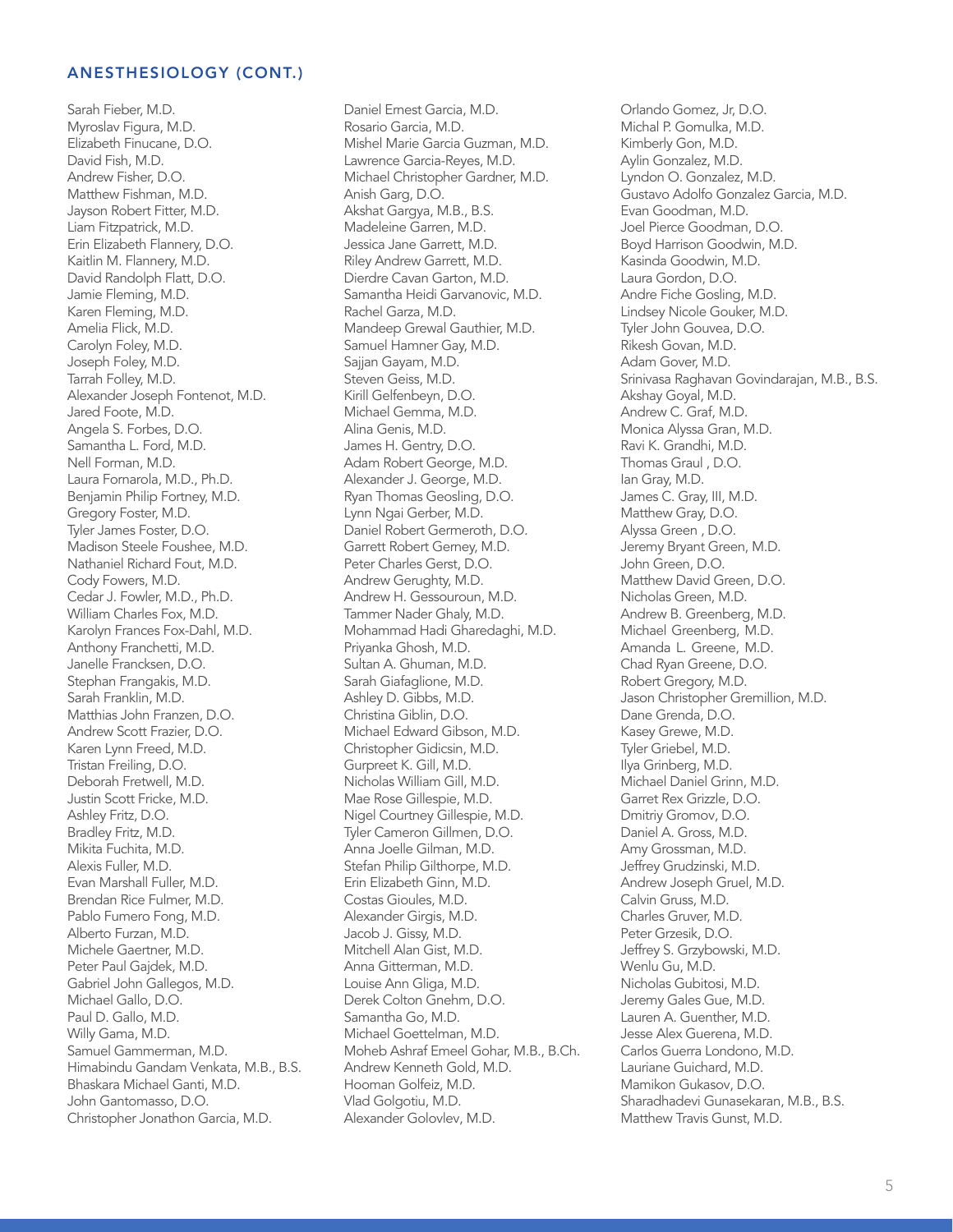Xiaoxiao Catherine Guo, M.D. Pooja Gupta, M.D. Carmelina Gurrieri, M.D. Loren Sharri Guzman, M.D. Wojciech Gwarnicki, M.D. David Ha, D.O. Sung P. Ha, M.D. Tu Ngoc Ha, M.D. Zachary Haas, D.O. Hachem Hussein Hachem, M.D. Florian Hackl, M.D. Allen Haddad, M.D. Daniel Jason Haddad, M.D. Jebran Michael Haddad, M.D. Matthew Allen Hagge, D.O. Derek LeVoy Haight, M.D. Daniel Olmpus Haines, M.D. Michael Hakim, M.D. Jonathan Halem, D.O. Jason P. Hall, M.D. Jason Durwood Hall, M.D . Daniel A. Halle, M.D. Matthew Jay Hallman, M.D. Charles Pearson Halsted, M.D. Joseph Hamati, M.D. Imran Hamid, M.D. Allan Joseph Hamilton, M.D. Anna Rebecca Louise Hamilton, M.D. Jeffrey Hamilton, M.D. Perry Hamilton, M.D. Rachel Hamme r, D.O. Brandon G. Hammond, M.D . Talinn Toorian Hammond, M.D . Rawad Imad Hamzi, M.D. Andrew Han, D.O. Danica Min Young Ha n , M.D. Haesun Han, M.D. Dustin Hang, M.D. Robert Charlton Hannum, III, M.D. Christopher John Hansen, M.D. Ryan Hanson, M.D. Bryan Hardin, M.D. Ryan Michael Harkins, M.D. Brent Harkride r, M.D. Christopher M. Harmon, M.D. Elliot Harmon, M.D. Emma Harmon, M.D. Casey Harms, M.D. Armen Haroutunian, M.D . Bradley Harris, M.D. Jonathan Elliot Harris, M.D. Alexander Reid Harrison, M.D. Sean M. Harrison, M.D. Brendon Hart, D.O. Tyler Ross Hartley, M.D. Kaitlyn Marie Hartman, M.D. Anna Hartzog, M.D. Julie Harvey, M.D. Asad Hashmi, M.D. Tyler Guy Haskell, D.O. Jamal Hasoon, M.D.

Mohammad Reza Hassanian, M.D. Robert Haughton, M.D. Jesse Wade Hawkins, M.D. Tyson Fewens Hawkley, M.D. Kenneth Hayes, M.D. Matthew Hearn-Hoove r, M .D. John Carl Hebbard, M.D. Justin Hebert, M.D. Min Hein, M.D. Cory Helde r, M.D. Alexander Heleba, M.D. Cole Helm, M.D. Catherine Frances Hendricks, M.D. Steven Ross Henglefelt, M.D. Blanche Hensgens, M.D. Josianna V. Henson, M.D . Katherine Ann Herbert , M.D. Donald Herdt, M.D. Akbar Arif Hereka r, M.B., B.S. Andrew Robert Herstein, M.D. Gregory Frederick Hertwig, M.D. Emily B. Hesselink, M.D. Grant Heydinger, M.D. Shane Hiatt, M.D. An ne C. Hicks, M.D. Grant Highle y, D.O. Ryan Mohamad Hijazi, D.O. Brandon Gale Hilburn, D.O. Bryce B. Hill, M.D. Jordan Hill , M.D. Robert Balmain Hill, M.D . Louise Marie Hillen, M.D . Karl D. Hillenbrand, M .D. Kyle Matthew Hines, D.O. David A. Hirsch, M.D. Nathan Hoaglund, M.D. Ai-Nhi T. Hoang, M.D. Alan Hoang, M.D. Dan Bao Hoang, D.O. Khoa Trong Hoang, M.D. Evan Hodell, M.D. Caleb Hodge, D.O. Ashley Sloan Hodges, M.D. Camille Hodges, D.O. Adam N. Hofe r, M.D. Kristin Nicole Hoffman , D.O. Zachary Hoffman, M.D. Cassandra Brook Hoffman n, M.D. Lia Marie Hoffne r, M.D. Alexander Charles Hogg, M.D. Aneitra Danielle Hoggard, M.D. Michelle Hojdysz, D.O. Danielle Laufer Holla nd, M.D. David Hollenbeck , M.D . Edward Hong, M.D. Linda Hong, M.D. Samuel W. Hong, M.D. Suk Hoon Hong, M.D. Daniel Phillip Hopkins, M.D. Katelyn Rose Hopper, M.D. Storm Horine, M.D.

Gregory Horn, M.D. Daniel Horner, M.D. Nicole Marie Horning, M.D. Cassian Horoszczak, M.D. Charles Russell Horres, III, M.D. Kristin Lane Horton, M.D. Ryan Peyton Hostutle r, M.D. Jacob James Houpis, M.D. Lawrence McLean House, II, M.D. Jason Richard Howard, D.O. Kenton Garrett Howard, M.D. Joshua Robert Howell, M.D. Kathryn Elizabeth Howze, M.D. Shao-Pu Pearl Hsu, M.D. Amanda Hu, M.D. Casper Hu, M.D. Danqing Hu, M.D. Tony Hu, D.O. Betty Hua, M.D. Annie Huang, M.D. Huang Huang, M.D. Jeffrey Huang, M.D. Jessica Huang, M.D. Maria Huarte, M.D. Mark C. Hubbard, M.D. Christopher Allan Hube r, M.D. Peter D. Hughes, M.D . Scott Bailey Hughe y, M .D. Albert Huh, M.D. Christopher Richard Hull, M.D. Joey Hung, D.O. Michael Hunte r, M.D. Kathleen Hurle y, M.D. Savannah E. Hurt, M.D . Omar Mudassar Hussain , M.D. Hanna Husse y, M.D. Patrick Thomas Hussey, M.D. Jason Huston, D.O. Ari Roy Huverserian, M.D . Douglas Cuong Huynh, M.D . Ky Huynh, M.D. Peter Minh Huynh, M.D. Angela Jiye Hwang, M .D. Kevin Lawrence Hye r, M.D. Jackson Hylton, M.D. Jessica Ibanez, M.D. Alejandro Ibarra, M.D. Michael Shoukry Ibrahim, M.D. Sara Ikeda, M.D. Imoh Ikpot, M.D. Zoheb Imam, M.D. Lara Renee India, M.D. Konstantin Inozemtsev, M.D. Cara A. Iorianni, M.D. Shaigan Javed Iqbal, M.D. Jaclyn Irwin, M.D. Tanzeem Islam, M.D. Christopher J. Isley, M.D. Hebah M. Ismail, M.D. Hussein Issa, M.D. Bradley Eugene Iverson , M.D.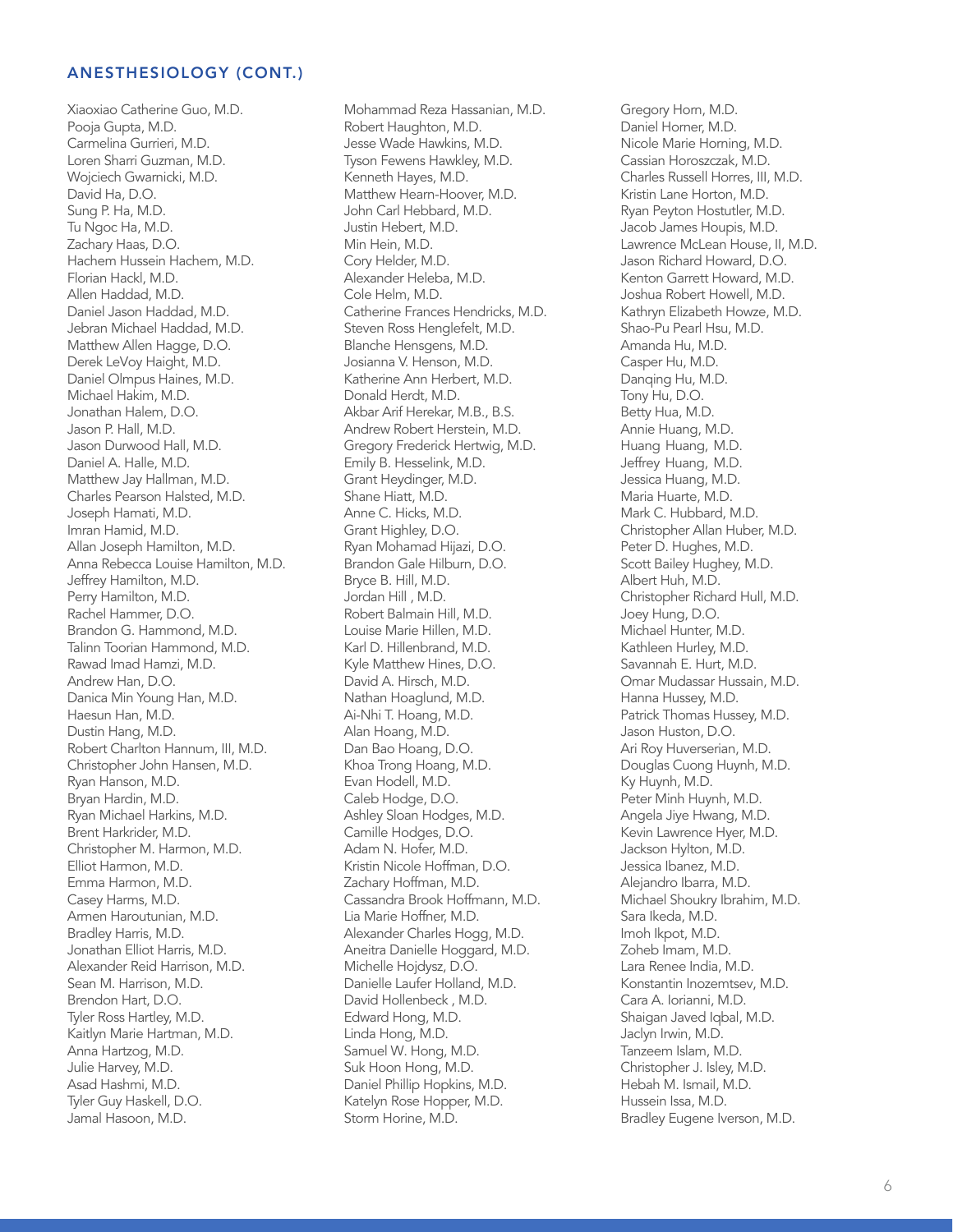Kathryn Iwata, M.D. Nikhil Iyer, M.D. Najmeh Izadpanah, M.D. Masha Izakson, M.D. David A. Izquierdo, M.D. Jaleesa Jackson, M.D. Karen Ashley Jackson, M.D. Markus R. Jackson, M.D. Shawn S. Jackson, M.D., Ph.D. Daniel Larsen Jacobs, D.O. Rachel Erin Jacobs, M.D. Kimberly Kaye Jacobsen, M.D. Amir Jafari, D.O. Danish Jaffer, M.D. Shaan Jaggi, M.D. Ayesha Jain, M.D. Sumit Jain, M.D. John Bradley Jalovec, M.D. Courtney Nicole James, M.D. Grant Jameson, M.D. Divya Janardhanan, M.D. Lea Jancic, M.D. Muhammad Salman Tahir Janjua, M.B., B.S. Anne-Sophie Grace Janvier, M.D. Kunal Jardosh, M.D. Michael Francis Jauregui, M.D. Yuel-Kai Jean, D.O. Zachary Jeanes, M.D. Daniel Jedrysiak, M.D. Jeffrey Jeng, M.D. Mark Jennings, M.D. Drew LuDon Jensen, M.D. Ross Jenson, M.D. Aveline Pascual Jerome, M.D. Braden Jex, D.O. Angela Xiangyi Ji, M.D. Daniel Jin, M.D. Samiat Jinadu, M.D. Janet Uchi Jira, M.D. Jenessa K. Job, M.D. Paul David Johenk, D.O. Sonia John, M.D. Craig Brockbank Johnson, D.O. David P. Johnson, M.D. Eric Johnson, M.D. Jonathan Matthew Johnson, D.O. Joseph F. Johnson, D.O. Nicholas Johnson, M.D. Reid F. Johnson, M.D. Selby Johnson, II, M.D. Taylor Annece Johnson, M.D. William Johnson, M.D. Cameron Philip Jones, M.D. Jacob John Jones, M.D. Larissa Jones, M.D. Stephen Kyle Jones, M.D. Adithya Reddy Joolukuntla, M.D. Ashley Joseph, M.D. Silas Joseph, M.D. Robert Joslin, M.D. Nicholas James Josten, M.D.

Matthew William Judd, M.D. Jonathan Julia, M.D. Boyoun Jung, M.D. Michael Jung, M.D. Robert Jungerwirth, M.D. Tyler William Kabes, M.D. Diana Kachan, M.D. Rishi V. Kadakia, M.D. Bassel Kadi, M.D. Jared M. Kafer, D.O. Hunar Singh Kainth, M.D. Alexander J. Kaiser, M.D. Josh Howard Kalisky, M.D. Kristine Kallenberger, D.O. David Philip Kallile, M.D. Daniel Kalowitz, M.D. David Kam, M.D. Lily Kam, M.D. Aqeel K. Kamal, D.O. Joseph David Kamassai, M.D. Akshatha Kamath, M.B., B.S. John J. Kaminski, M.D. Eriko Kanaya, M.D. Kayleigh Kaneshiro, M.D. Anirban Kanjilal, M.D. Sarafina Kankam, M.D. Caitlin Kapurch, M.D. David J. Karera, M.D. Adnan Karim, M.D. Arunthevaraja Karuppiah, M.B., B.S. Anastasia Katsiampoura, M.D. Matthew Kauffman, M.D. Anthony Kaveh, M.D. Jeremy Thomas Kearns, M.D. Paige Keasler, D.O. Benjamin Groman Keating, M.D. Jeffrey E. Kedrowski, D.O. Cyrus Kellermier, M.D. Ashleigh Menhadji Kelly, M.D. Ian Patrick Kelly, M.D. Richele Dyan Kelly, M.D. Tara Kelly, M.D. John William Kelsey, M.D. Peter B. Kelsey, Jr, M.D. Megan Coral Kemp, M.B., B.S. Stephanie L. Kemp, D.O. Melissa Kenevan, M.D. Patrick Kennedy, M.D. John Michael Kepley, D.O. Bryan Adam Kerner, D.O. Robert John Kerris, III, M.D. Marla Blair Kerwin, D.O. Kevin Thomas Keys, M.D. Michael Khalili, M.D. Adnan R. Khan, M.D. Asif Khan, M.D. Huma Yazdani Khan, D.O. Raashid Ahmed Khan, D.O. Sarina Khan, D.O. Ankur Khanna, D.O. Katherine Khatibi, M.D.

Aida Khizkiyayeva, D.O. Mina Khorashadi, M.D. Leili T. Khorassani, M.D. Ariana Ariel Khosravani, M.D. Jeremy Kiffel, M.D. Geoffrey Kilgore, M.D. Andy T. Kim, M.D. Arnold Juphill Kim, M.D. Bright Hyun Woo Kim, M.D. Daniel Kim, M.D. David H. Kim, M.D. Elizabeth Anne Kim, M.D. James T. Kim, M.D. Jennifer Meeyun Kim, M.D. Jimin Kim, M.D. Jin Young Kim, M.D. John Kyuwon Kim, M.D. Joseph Kim, M.D. Jung Hoon Kim, M.D. Kristin Kim, M.D. Monica Eunjean Kim, M.D. Paul M. Kim, M.D. Paul Kim, M.D. Richard Kunwoo Kim, M.D. Robert Kim, M.D. Roy Byung Kyu Kim, M.D. Simon Keun Kim, M.D. Soo Hyun Kim, M.D. Sung Kim, M.D. Susan Kim, M.D. Logan Kinch, M.D. Brandon King, M.D. Derek Jonathan King, M.D. Martha Anne DeBerry King, M.D. Nicholas Kirch, M.D. Justin Kirzner, M.D. Kyle Kjome, D.O. Kathryn Anne Klatman, M.D. Matthew Stephen Klekman, M.D. Heather May Klinedinst, M.D. Amy L. Kloosterboer, M.D. Maciej Klosowski, M.D. Cameron Kluth, M.D. Melissa Knight, M.D. Zena L. Knight, M.D. Chelsea Jenee Knighten, M.D. Matthew L. Knoepfler, M.D. Gilliam Jordan Knox, M.D. Kayla Marie Knuf, M.D. Amanda K. Knutson, M.D. Kristina Koch, D.O. Mark Koehn, M.D. Kristofer Lynn Koenemann, D.O. Duane Koh, M.D. Hiroki Komoto, D.O. Jason A. Kopp, M.D. Andrei V. Kopylov, M.D. Mark Korenke, M.D. John Richard Korona, M.D. Mohamed Amin Koronfel, M.D. Matthew Donald Korth, D.O.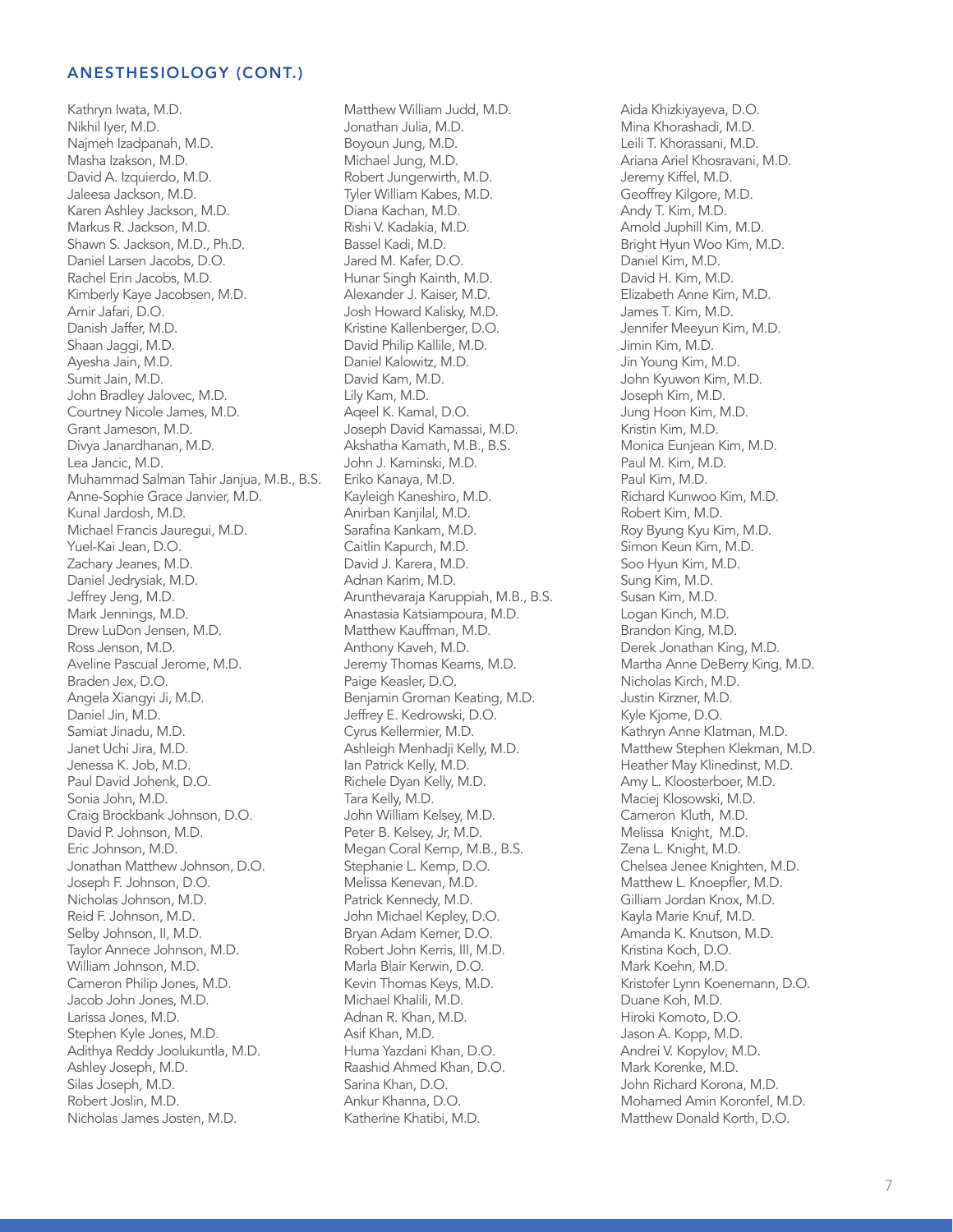Nikhil Koshy, M.D. Guy Kositratna, M.D. Keri Koszela, M.D. Kevin Rody Kotamarti, M.D. Perin Ajay Kothari, D.O. Pratik P. Kothary, M.D. Faina Kotova, M.D. Viachaslau Koushyk, M.D. Gery Kozlansky, M.D. Yulya Kozlova, M.D. Bennett Kramer, M.D. Megan Kramer, D.O. Hanna Kratochvil, M.D. Konstantin Kravchenko, M.D. Edward Barrett Krei, M.D. Sindhu Krishnan, M.D. Rajeev Richard Krishnaney-Davison, M.D. Karl Kristiansen, M.D. Karl Kristiansen, M.D. Jared Kroger, M.D. John Michael Kroger, M.D. Nahum Isaac Kryzman, M.D. Stephen Ku, D.O. Martin Kubin, M.D. Avinash Kudupudi, M.D. Vinay Kudur, D.O. Christopher Kuebler, M.D. Kaitlyn Jean Kulesus, D.O. Sanasi Kulkarni, M.D. Anand Mohan Kumar, M.D. Nitin Kumar, M.D. Sarah Kumar, M.D. Matthew Burton Kunkel, D.O. Frederick Kuo, M.D. Philip Charles Kuo, M.D. Shaun M. Kuoni, M.D. Samuel Kurtis, M.D. Brian Rudolph Kurtz, M.D. Will Sihang Kurtz, M.D. Melanie Rita Kusonruksa, M.D. Kathryn Sue Kutlu, M.D. Matthew Peter Kutz, M.D. Jessica Hoi Yun Kwan, M.D. Margaret C. Kwan, D.O. Andrzej P. Kwater, M.D. Timothy D. Kwiecien, M.D. Benjamin Kwittken, M.D. Minho Kwon, M.D. An Diem La, M.D. Luca La Colla, M.D. Jordon Walter Lachowecki, M.D. Marshall Ladd, D.O. Christopher J. Lafferty, M.D. Kha Hoang Lai, M.D. Manny Lai, D.O. Johanna Rae Laidig, D.O. Matthew B. Lake, M.D. Sameer Lakha, M.D. Alan Lam, M.D. Christopher Lam, M.D. Kim Tuyen Bui Lam, D.O.

Delbert Lamb, M.D. Riley A. Landreth, D.O. Jenna Kay Lane, M.D. Olabisi Popoola Lane, M.D. William Lane, M.D. Jeremy Laney, M.D. Patrick Thomas Lang, M.D. Terry Langfitt, M.D. Erica Langnas, M.D. Xuan Tran Langridge, M.D. Paul Nathan Lapis, M.D. Martha Libertad Lara, M.D. Sara Elizabeth LaRosa, M.D. Devin Hemingway Larsen, D.O. Steven Larsen, M.D. Bradley Larson, M.D. Alexandra Lataille, M.D. Cole Simon Lati, M.D. Mackenzie Simone Laurila, D.O. Daniel Lawler, D.O. Marley Lawrence, M.D. Alexander Lay, M.D. Sofiane Lazar, M.D. Timothy J. Lazicki, D.O. Christy Le, M.D. Trang Le, M.D. Marie Le Clair, M.D. Brooke Lanier LeBlanc, M.D. Paula LeBlanc, M.D. Evan Lebovitz, M.D. Amy Colleen Johnson Lee, M.D. Andy Li-An Lee, M.D. Angela Min Lee, M.D. Audrey Tse Lee, D.O. Brenda Lee, M.D. Chad Lee, M.D. Cheng-ting Lee, M.D. Christina Lee, M.D. Christopher G. Lee, M.D. Daewoong Lee, M.D. Daniel Seungil Lee, M.D. David Jean Lee, M.D. David T. Lee, M.D. Ellen Lee, D.O. Eric J. Lee, M.D. Eunice Lee, M.D. Jessica Lee, M.D. Joshua Lee, M.D. Katherine Lee, D.O. Kirsten Lee, M.D. Patrick Lee, D.O. Seung Lee, M.D. Shona Lee, M.D. Tiffany C. Lee, M.D. Wilson T. Lee, M.D. Joseph Leech, D.O. Mary Catharine Leemputte, M.D. Danielle LeFlores, M.D. Jessica K. Lehmann, D.O. Stuart Lehn, M.D. Benjamin D. Leist, M.D.

Evan Leitner, M.D. Justina S. Lekhraj, M.D. Ornella Lemonius, M.D. Jason Nathaniel Lent, D.O. Nathanael Leo, M.D. Jason H. Leong, M.D. Seth Lesch, D.O. Joseph R. Leschke, D.O. Gregory M. Lessans, M.D. Androcles Lester, M.D. Benjamin Samuel Levin, M.D. Aaron Isiah Levine, M.D. Adam Levine, M.D. Corinne E. LeVine, M.D. Laura Joslin Levine, M.D. Phoebe Caren Levine Kushner, M.D. Lindsay Gibeault Lewis, D.O. Shannale Kerrina Norline Lewis, M.D. Hilana Lewkowitz-Shpuntoff, M.D. Flora Mian Li, M.D. Kevin Li, M.D. Linda Li, M.D. Rosie Qing Li, M.D. Arash J. Liaghat, M.D. David Liang, D.O. Luzhou Liang, M.D. Justin Libaw, M.D. Michael Anthony Liebert, M.D. Dustin Brand Liebling, M.D. Donna Marie Lien, M.D. Michelle-Thao Lieu, M.D. Jacob Light, M.D. Brian J. Like, M.D. Ryan Lilley, M.D. Brian Lin, M.D. Connie Lin, M.D. David Lin, M.D. Eric Zihaw Lin, M.D. Hannah Xu Lin, M.D. Haw Yu Lin, M.D. Tiffany Lin, M.D. Megan Linehan, D.O. Zachary Lipowski, M.D. Martin Robert Littlejohn, M.D. Elizabeth Liu, M.D. Fangzhou Liu, M.D. Irene Liu, M.D. Jia Liu, M.D. Siyao Liu, M.D. Yuchen Liu, M.D. Zhaonan Liu, M.D. Christopher David Livesay, D.O. Therese L. Lizardo-Escano, M.D. Aaron Lloyd, M.D. Tracie Chui Shan Lo, M.D. Erin M. Loeliger, M.D., Ph.D. Tyler J. Loennig, D.O. Robert Blakely Lofgren, D.O. Megan Elizabeth Logan, M.D. Suzanne Camp Loh, M.D. Tuan-Hsing Jonathan Loh, M.D.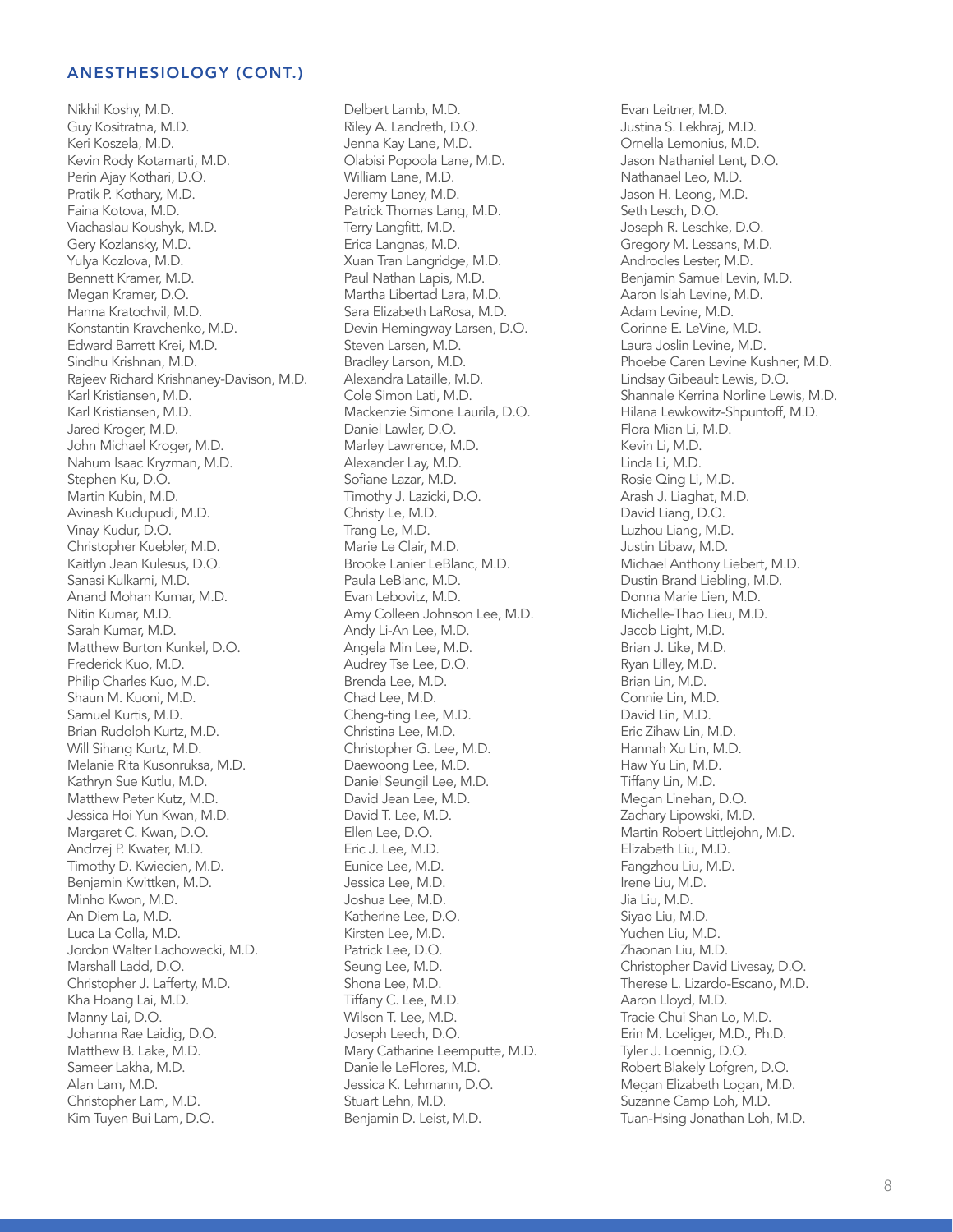Andrew Lohse, M.D. Andrew Longenecker, M.D. Marielle Lopes, M.D. Gisela Lopez, M.D. Lucia Lopez, M.D. Karl Loth, M.D. Daniel Lotz, M.D. Dianne I. Lou, M.D., Ph.D. Caitlin Elizabeth Loudon, D.O. Charles Jacob Lowrey, III, M.D. Jacob Moss Loyd, M.D. Manuel James Lozada, III, D.O. Samantha Fan Lu, M.D. Shu Yang Lu, M.D. Ying Eva Lu-Boettcher, M.D. Michael Lucente, M.D. Samuel Luebbert, M.D. Elisa Takalo Lund, M.D. Kurt Adam Lundberg, D.O. Roy X. Luo, M.D. Simona Iustina Lupu, M.D. Christina Tran Ly, D.O. Ngoc Ly, M.D. Thomas Peter Lynch, M.D. Matthew Jason Lyons, D.O. Jonathan Geechun Ma, M.D. Kevin Ma, M.D. Lisa Ma, M.D. Wenli Ma, M.D. Rami Maarouf, M.D. Benjamin MacDougall, M.D. Raymond Y. Machi, M.D. Andrea Macias Mendoza, M.D. Anwar Mack, M.D. Shauna Marie Mackenzie, M.D. Warren Mackie-Jenkins, M.D. Payel Gangopadhyay Mackie-Mason, M.D. Stacy Michele Madaus, M.D. Nneka Madu, M.D. Saint Oghenewemo Magbegor, M.D. Eric Magda, M.D. Elizabeth A. Magdycz, M.D. Alexander Maglunog, M.D. Allison Davis Magnuson, M.D. Andrew Mai, M.D. Samantha April Malamet, D.O. Omar Malas, M.D. Steven Maler, M.D. Ajay Malhotra, M.D. Allison C. Malley, M.D. Kelly Maloch, D.O. Denis Maltz Grutcki, M.D. Naveed Mameghani, M.D. Shane Mandalia, D.O. Gulnar Mangat, M.D. Nicholas Ryan Mangnitz, M.D. Michael Niccolo Ramos Mangubat, M.D. Taylor Mann, M.D. Bruno Maranhao, M.D., Ph.D. Christopher Maranto, M.D. Bryan Marascalchi, M.D.

Alain Christopher Marcelin, M.D. Khalil Marie, M.D. Thomas Michael Marino, M.D. Kyle Marose, M.D. Benjamin J. Marsh, M.D. Scarlett V. Marshall, D.O. Anna Elizabeth Martin, M.D. Nora Belinda Martin, M.D. Greggory Jose Martinez, M.D. Colton Dean Marucci, M.D. Michelle Masnovi, M.D. Christopher Barry Massa, M.D. Robert J. Massop, D.O. Dylan Masters, M.D. Chester Masterson III, M.D. Maxwell Roger Mastroianni, D.O. Kiriko Masuno, M.D. Gerard Olivier Mathelier, M.D. Jibin S. Mathew, M.B., B.S. Joel C. Mathews, M.D. Surbhi Mathur, M.B., B.S. Hollie Lauren Matlin, M.D. Michelle Mattern, M.D. Leslie J. Matthews, M.D. John F. Mattimore, Jr., M.D. Ricardo Manuel Maturana, M.D. Adrian James Maurer, M.D. Ana Corina Mavarez Martinez, M.D. Brian Mikulan Maxfield, D.O. Christopher James Maxwell, M.D. Christopher William Maxwell, Jr., M.D. Sean P. Maxwell, M.D. William Frederick Mayers, M.D. Andrew Adam Maynard, M.D. Vanessa Margaret Mazandi, M.D. Jonathan Mazer, M.D. Alexander Mazerov, M.D. Andrew McAfee, M.D. Paul McAllister, M.D. Joshua McAnulty, M.D. Jonathan A. McBride, M.D. Ryan Patrick McCafferty, D.O. Natasha Smolcic McCaffrey, M.D. Lathan McCall, M.D. Brittany Marie McCann, M.D. Thomas Christopher McClain, D.O. Richard Francis McCoppin, M.D. Caleb McCormick, M.D. Colin McCormick, D.O. Matthew McCormick, M.D. Emery Harris McCrory, M.D. Ian L. McCullough, M.D. Clinton Frazier McDaniel, M.D. Meagan McDavid, M.D. Sean McDermott, M.D. Patricia McFadden, M.D. Sean McGee, M.D. Brennan Layne McGill, M.D. Trisha Ann McGinnis, D.O. John Michael McGrimley, M.D. Sean McGuirt, M.D.

Adam McIntyre-Smith, M.D. Sanshalee Zenobia McKay Mathews, M.D. Cathleen Kenary McKeating, M.D. John McKenna, M.D. Shonte McKenzie, M.D. Travis McKevitt, M.D. Adam Robert McKinney, M.D. Ashley McKnight, D.O. Wessley Ryan McKnight, M.D. Anne McLaren, M.D. Christopher Scott McLaughlin, M.D. Katherine Roemer McLaughlin, M.D. Shakir McLean, M.D. Jenna Ashlie McLendon, M.D. Elizabeth R. McMahon, M.D. John McManigle, Jr., M.D., D.Phil. Shannon M. McManis, M.D. Melia L. McManus, M.D. Michael Cornelius McManus, M.D. Justin McMaster, M.D. Peter Alexander McNally, M.D. Aaron M. McPeek, D.O. Kevin Patrick McVeigh, M.D. Courtney Mechling, M.D. Michael Joe Medina, M.D. Onyechi Sylvester Megafu, M.D. Sachin Mehta, M.D. Vrajesh Mehta, M.D. Matthew Robert Meinert , M.D. Kyle Edward Meinhardt, M.D. Joshua Melito, D.O. Fernando Melkun, M.D. Luana Oliveira Melo, D.O. Bethany L. Menard, M.D. Andrew Mendelson, D.O. Nicholas Vincent Mendez, M.D. Corey Elizabeth Menius, M.D. Girish Menon, M.D. Ryan Meral, M.D. Akeel Munir Merchant, M.D. Soroush Merchant, M.D. Christopher John Merchun, M.D. James G. Merchun, M.D. Justin Scott Merkow, M.D. Matthew Merrell, M.D. Ehab Meselhy, M.D. Jamie-Lee Ann Metesky, M.D. Lauren Marie Meyer, M.D. Megan Sue Meyer, M.D. Patrick S. Meyer, M.D. Kelly Elizabeth Michaelsen, M.D. Aristides John Michos, M.D. Bryce David Mieczkowski, D.O. Joseph Mierzwa, D.O. Vasilije Mijovic, M.D. Adam Jeraldo Milam , M.D. Shawn Milburn, M.D. Ryan Matthew Militana, D.O. Patrick Millan, M.D. Darcy Lynn Miller, M.D. Donald Miller, M.D.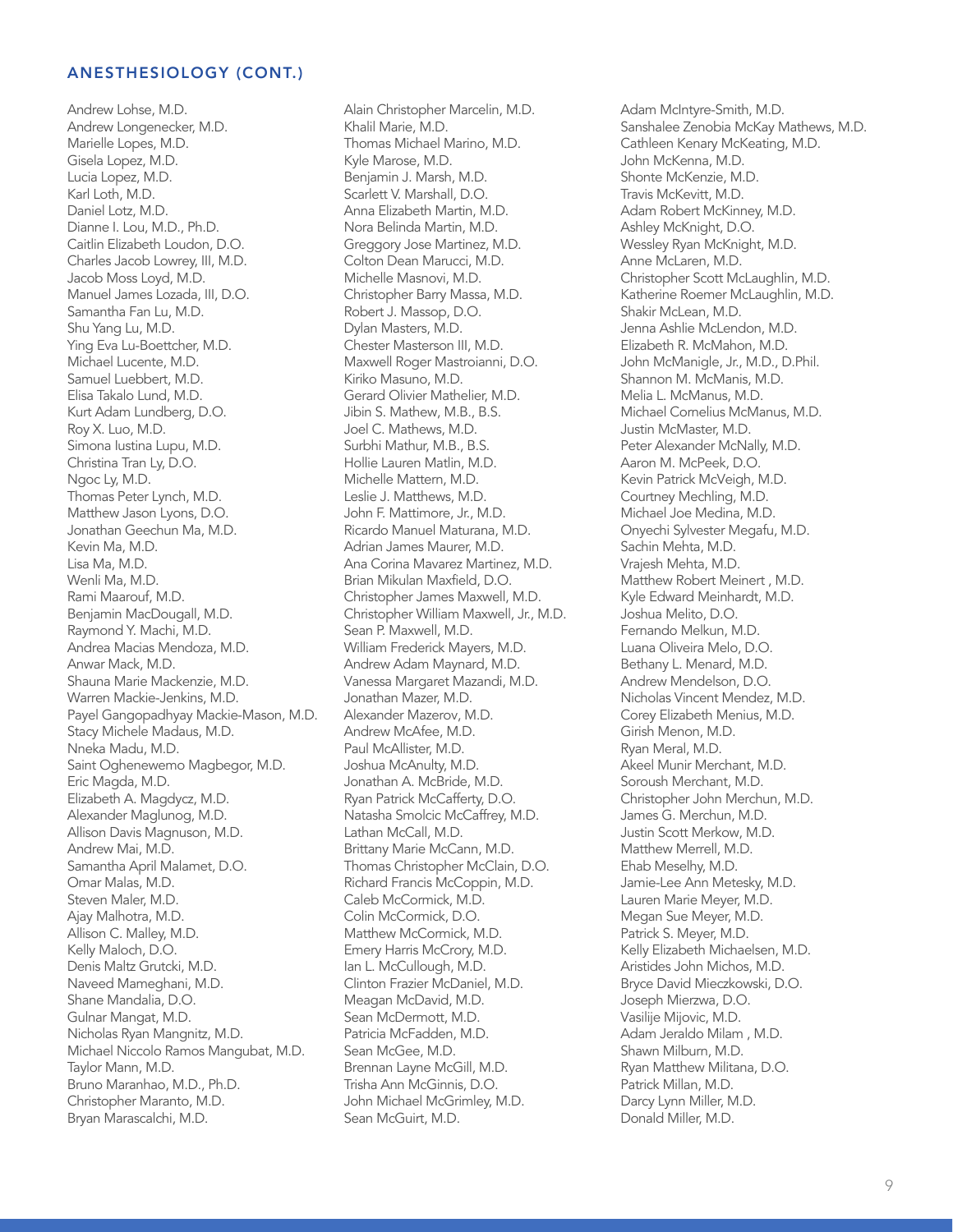Gregory Charles Miller, M.D. Joanna Miller, M.D. Monica M. Miller, M.D. Paul Daniel Miller, D.O. Steven Miller, M.D. Tris Miller, M.D. Ryan Mims, M.D. Emily Miner, M.D. Gibran Minero, M.D. Patrick R. Minot, M.D. Jacob Nelson Mintzer, D.O. Carlos A. Miranda, M.D. Emily Colleen Mirkin, M.D. Richard Missett, D.O. Brandon Heath Mitchell, M.D. Christian Anthony Mitchell, M.D. Kelsey Mitchell, M.D. Melinda Mitchell, M.D. Mena Rae Mitchell, M.D. James Brendan Mitchelson, M.D. Gregory James Mitchon, M.D. Hussain Salim Mithaiwala, M.D. Todd Miyake, M.D. Darius Mobarakeh, M.D. Shaun Christopher Moeller, M.D. Sean Mohseni Mofidi, M.D. Ahmad Reza Mohammadzadeh, M.D. Sanjay Mohan, M.D. Carter Ray Mohnssen, M.D. Colton Daniel Mojesky, M.D. Valerie M. Mok, M.D. Michael J Molloy, M.D. Maritza Montanez, M.D. Mario E. Montealegre Gallegos, M.D. Morgan Montgomery, M.D. Ashley Moore, M.D. David C. Moore, M.D. Jeffrey L. Moore, D.O. Matthew D. Moore, M.D. Michael Shane Moore, Jr., D.O. Michael Richard Moore, M.D. Andrew T. Moorman, D.O. Susanna Mopper, M.D. Anne Larson Morabito, M.D. Ariel Morales, M.D. Christopher Jordan Boleky Morando, M.D. Vincent Morella, M.D. Kelly Morga, M.D. Sarah Kumi Morihara, M.D. Bethany L. Morris, M.D. Katherine Crow Morris, M.D. Kellie Morris, D.O. Phillip Morris, M.D. Robert Morris, M.D. Christine Taylor Moshe, M.D. Linzi B. Moss, M.D. Mark Whitney Motejunas, M.D. Calvin Motika, M.D. Charles M. Mouch, M.D. Cy Marshall Mozingo, M.D. Mark Mudarth, M.D.

Galaxy Mudda, M.D. Michael Gerard Mueller, M.D. Philip Ryan Muellerleile, M.D. Chaitra Mukundan, M.B., B.S. Rachel Elizabeth Mullins, M.D. Christie Mun, D.O. Timothy C. Mundell, M.D. Ronny Munoz-Acuna, M.D. Connie Mun-Price, D.O. Marc Aaron Murinson, M.D. Teal Murphy, M.D. Kelly Iva Murray, M.D. Lindsay Murray, M.D. Michael Robert Murray, M.D. Justice Mushonga , M.D. Devin L. Musick, M.D. John Anthony Mussatto, M.D. Eli D. Musselman, M.D. Wasef Kabiruddin Muzaffar, M.D. Jonathan Paul Myers, M.D. Jordan Myers, D.O. Lauren Rae Myers, M.D. Sana Na Javeed, M.D. Jeremy W. Naber, D.O. Danielle Nadav, M.D. Pratap Nadavaluru, M.B., B.S. Melissa Nadler, M.D. Ryotaro Nagai, M.D. Reena R. Nagar, M.D. Harsha Nair, M.D. Ruzanna Nalbandyan, M.D. Gabriel Nam, M.D. Shinae Namkoong, D.O. Kavya Narayana Reddy, M.B., B.S. Jillian Nard, D.O. Philip Joseph Narkiewicz-Jodko, M.D. Spurthy Narreddy, M.B., B.S. Claire Abraham Naus, M.D. Sagar Navare , M.D. Sergio Navarrete, D.O. Antonio Navarro, M.D. Jose Navas Blanco, M.D. Sheila Navi, M.D. Sawyer Alexander Naze, M.D. Kevin Jonathan Neal, M.D. Ryan Neal, M.D. Grant Neely, M.D. Richard Neese, M.D. Edris J. Negron Rosal, M.D. Roberto Neisa, M.D. Daniel Nekola, M.D. Geoffrey Edward Nelson, D.O. Seth Cordell Nelson, M.D. Stephanie Biglarian Nercisian, M.D. James C. Nesler, D.O. Kaitlyn Elizabeth Neumann, M.D. Bryan Douglas Nevil, M.D. Shannon Neville, M.D. Danny Newhide, M.D. Micah Newton, M.D. Sarah Neyssani, M.D.

Ireana C. Ng, M.B., Ch.B. Thomas Ng, M.D. Julius K. Ngaile, M.D. Sabrina Ngo, M.D. Ann Mai Nguyen, M.D. Anvinh Nguyen, M.D. Catherine Hong Thao Nguyen, M.D. Daniel Manh Tien Nguyen, D.O. Jamie Khanh Nguyen, D.O. Joseph Pham Nguyen, M.D. Kim Thuy Nguyen, M.D. Le Hoang Nguyen, M.D. Linda Nguyen, M.D. Luong T. Nguyen, M.D. Ngoc Tuan Nguyen, M.D. Patrick Nguyen, M.D. Peter Lap Nguyen, M.D. Quinn M. Nguyen, M.D. Thu Quynh Thi Nguyen, M.D. Vu Huy Nguyen, M.D. Alexandra Nicholas, M.D. Michael Dustin Nicolay, M.D. James Nilson, M.D., Ph.D. Ryan Alan Nimick, M.D. Sindhuja Reddy Nimma, M.D. Brian Kenji Nishiguchi, M.D. Emmanuel Nisimov, M.D. Tyler Delaine Nix, M.D. Christine No, M.D. David No , M.D. Jason Nolt, D.O. Kevin James Nolt, M.D. Asha Upadhyaya Nookala, M.D. Nishankkumar Patel Nooli, M.B., B.S. Yamin Ahmed Noor, M.D. Joseph Blake Norman, M.D. Brian Norton, M.D. Justin Norvell, M.D. Nasim Nourmohammadi, D.O. Andrew Scott Novack, M.D. Paul Nowak, D.O. Katherine McIntyre Nurkse, M.D. Onyemaechi Nwabueze, M.D. Florence Nwagwu, M.D. Ifeanyi Nwokeabia, M.D. Osamudiamen Odosa Obanor, Jr., M.D. Cynthia Oben, M.D. Lindsay Neal Oberg, D.O. Adam Douglas O'Brien, D.O. Elizabeth M. O'Brien, M.D. Andres F. Ocampo-Salazar, M.D. Ryan Ochs, D.O. Katelyn O'Connor, M.D. John Oehler, M.D. Eric Ogle, M.D. Edwin Oh, M.D. Joseph Okai, M.D. Ayodele Oke, M.D. Kenechukwu Okeke, M.D. Stephanie Nkem Okwudi, M.D. Victoria Mojirade Olatunji, M.D.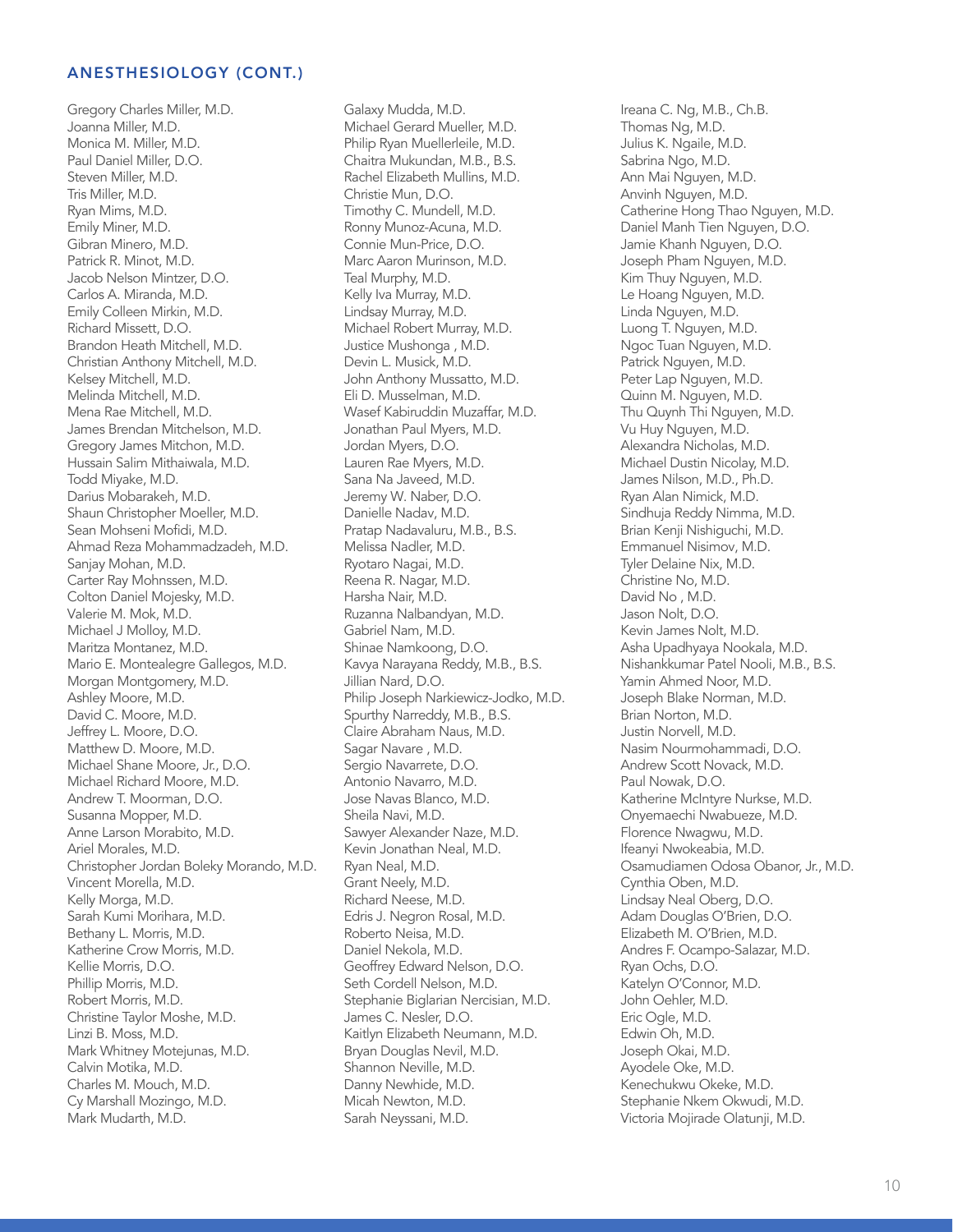Kishan Patel, M.D. Krunal Patel, D.O. Lance Patel, M.D. Mital Vinod Patel, M.D. Scott R. Oldebeken, M.D. Daniel Oldroyd, M.D. Patrick A. Oley, M.D. Amanda Olsen, M.D. Kevin Robert Olsen, M.D. Patrick Leonard Olsen, D.O. Mobolaji Oluyemisi Olurinde, M.D. James O'Neil, M.D. Thomas Onyia, M.D. Britlyn D. Orgill, M.D. Daniel S. Orlovich, M.D. Lauren Elizabeth O'Rourke, M.D. Veronica Nicole Orr, M.D. Ian Osburn, M.D. Oluwapelumi Adun Osibanjo, M.D. Chidimma Michelle Osigwe, M.D. Babajide Michael Osunsanmi, M.D. Jonathan E. Otten, M.D. Alexander Ottesen, M.D. Sabrina Oukil, M.D. Syed Muhammad Khurram Owais, M.D. Elizabeth Ozery, M.D. Agnes Kim Pace, M.D. Asif Padiyath, M.B., B.S. Deepak Padmanabha, M.D. Patrick William Page, M.D. Rakhi Pal, M.B., B.S. Andrew Palazzolo, M.D. Shawn Palmeri, M.D. Sarah Palsen, M.D. Armando Manuel Pancorbo Arencibia, M.D. Geoffrey Danial Panjeton, M.D. Raymond Panketh, M.D. Anthony Pantoja, M.D. Ergit Paparisto, M.D. Marisa Margaret Pappas, M.D. Kevin Pardo, M.D. Mihir Kiran Parikh, M.D. Daniel Hanul Park, M.D. Esther Joon Park, M.D. Hee Jung Park, M.D. Jeffrey Park, M.D. Meghan Park, M.D. Jordan Clay Parker, M.D. Michael Alden Parker, M.D. Katelyn Parker-McGill, M.D. Adam Parnass, M.D. Ahmad Reza Parniani, M.D. Marc Alexander Parris, M.D. Christopher Parsons, M.D. Akhil Rajan Patel, M.D. Alpesh Shiris Patel, M.D. Ankur S. Patel, M.D. Arpan Ghanshyam Patel, M.D. Birju Patel, D.O. Darshan Bhupen Patel, M.D. Devangi Patel, D.O.

Neil Patel, M.D. Nihir Patel, M.D. Niki H. Patel, M.D. Nirav Mahendrakumar Patel, D.O. Preet Patel, M.D. Priya Patel, M.D. Raj Gopesh Patel, M.D. Rishi Patel, M.D. Shawn Patel, M.D. Shayna Patel, M.D. Shimoni K. Patel, D.O. Shreya Patel, M.D. Srikant Rahul Patel, D.O. Suraj Patel, M.D. Sanket Pathak, M.D. Jashen Singh Patheja, D.O. Priya M. Patidar, M.D. Stephanie Patterson, M.D. John Wesley Patton, M.D. Michelle Patzelt, M.D. Meryl Paul, M.D. Michael Buchanan Paul, M.D. Mark Lloyd Paulick, M.D. Lynn Pauls, M.D. Andrew Christian Pauszek, M.D. Jack Michael Peace, M.D. Ashley Danielle Peairs, M.D. John Pearson, M.D. Andrew William Peck, M.D. Mark Reeve Pedersen, M.D. Eric D. Pedone, M.D. Sofia Dimitrova Peeva, M.D. Israel Pena, M.D. Andrea Penas, M.D. Brian Michael Penman, D.O. Jenny E. Pennycuff, M.D. Lakshmi Chaitanya Penugonda, M.D. Dasun Sampath Peramunage, M.D. Samuel Percy, M.D. Bryan Michael Perez, M.D. Lauren Marguerite Perillo, D.O. William Perillo, D.O. Victor Adam Perkins, D.O. Matthew D. Perlstein, M.D. Paola Pesantes, M.D. Joshua Christopher Peterson, D.O. Kathleen Peterson, M.D. Vadim Petrov-Kondratov, M.D. Michael Pettus, M.D. Kate Petty, M.D. Andrew S. Pfaff, M.D. Douglas Pfeil, M.D. Sydney Pham, M.D. Vinh K. Pham, M.D. Yvonne Xuan Hang Pham, M.D. Lindsay Ann Pharmer, M.D. Annmarie Toma Phillips, M.D. Dylan Phillips, M.D. Maxie Phillips, D.O. Thomas Phillips, D.O. Eric Piacenza, M.D.

Christopher Jesse Pickard-gabriel, M.D. Brian William Pickering, M.B., B.Ch. Joshua Jack-Albert Pickett, D.O. Paul Daniel Piennette, M.D. Kevin Scott Piepsney, D.O. Brandon Keefe Pierce, M.D. Konstantinos George Pilidis, M.D. Kateryna Pinyerd, M.D. Andrew Pisansky, M.D. William Michael Pitman, M.D. Erin R. Pizarro, M.D. John A. Pizzuti, M.D. Carlos Plata-Martinez, M.D. Edward Marion Podgorski, III, M.D. Yan Pokrovskiy, D.O. Matthew Polasko, M.D. Emily Morgan Pollard, M.D. Jacob Pollard, M.D. Sravankumar Reddy Polu, M.D. Andrew Pontikes, M.D. Andrea K. Poon, M.D. Andrew Emerson Poore, M.D. Sophia P. Poorsattar, M.D. Benjamin Portal, M.D. Kalysa Porter, M.D. Keith S. Porter, M.D. Valeria Possick, M.D. Jessica Warnke Potter, M.D. Forrest Powers, M.D. Salima Naznin Powers, M.D. Heena Pranav, M.D. Rupa Prasad, M.D. Jayant Pratap, M.B. Ryan K. Preston, M.D. Braden Daniel Price, D.O. Anusha Priya, M.D. John Pruit, M.D. Maksim Ptushko, M.D. Austin Wade Pulliam, M.D. Danielle Pulton, M.D. Karuna Puttur Rajkumar, M.D., M.B., B.S. Abdul Ali Qaderi , M.D. Cheng Qian, M.D. William Pengyuan Qiao, M.D. Khoa Quach, D.O. Syeda Arshya Quadri, M.D. MacKenzie Quale, M.D. Michaela Quast, M.D. Kelly Lynn Quatman, M.D. Johnny Quick, M.D. Casey Adelaide Quinlan, M.D. Tara Quinn, M.D. Heather Quintela, M.D. Iman Rabizadeh, M.D. Christopher Lee Racine, M.D. Erika Radel, D.O. Tarek Bassam Radwan, D.O. Joshua K. Ragan, M.D. Behnoosh Behdad Rahavard, M.D. Michael James Raher, M.D. Michael Rahimi, M.D.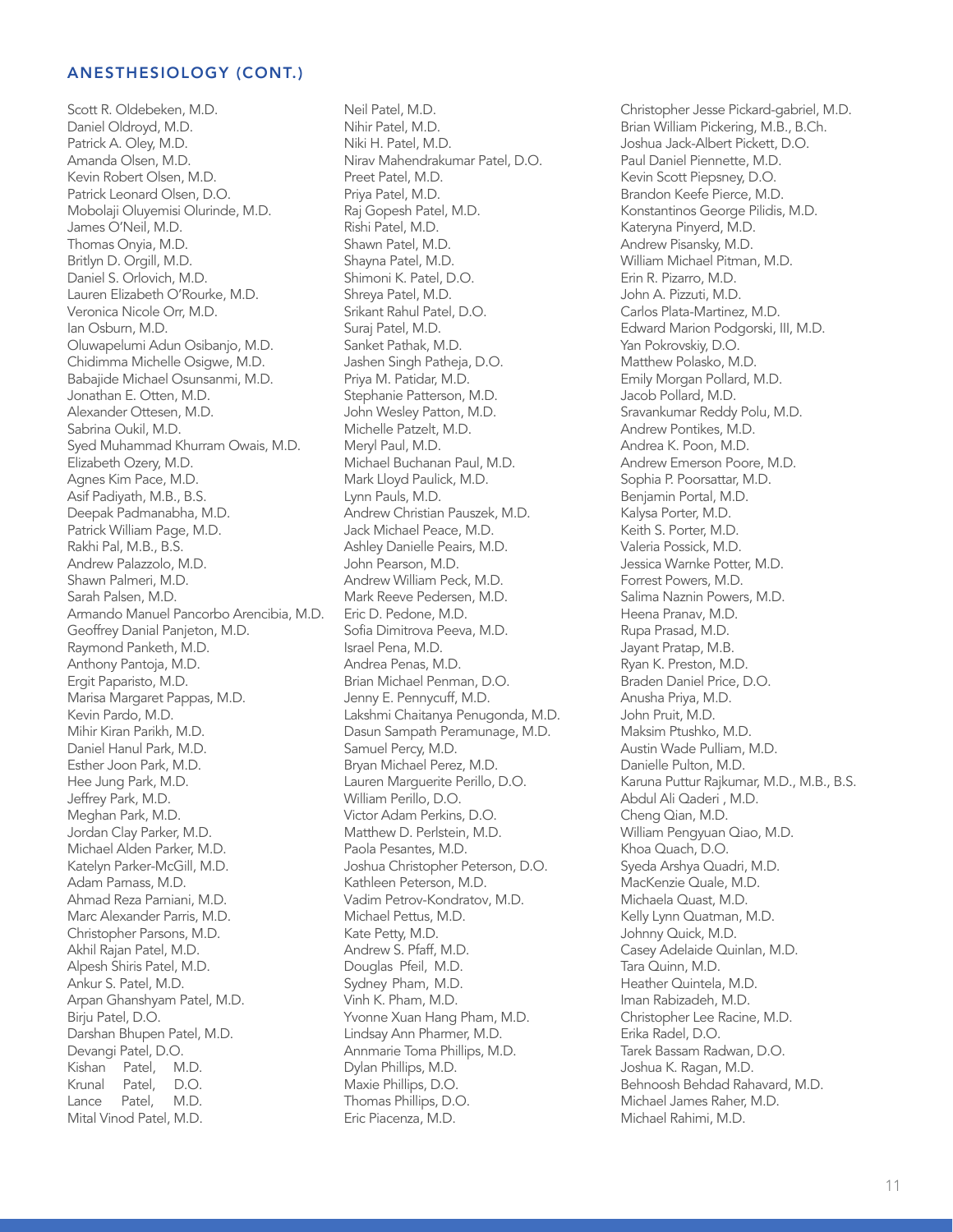Aamir Rai, M.D. Rakshika Rajakaruna, M.D. Jay Rajan, M.D. Maulik Rajyaguru, D.O. Vijay Kumar Ramaiah, M.B., B.S. Navin Ramani, D.O. Vendhan Ramanujam, M.D. Priya Ramaswamy, M.D. Mohan Tameshwar Ramdas, M.D. Arjun Krishna Ramesh, M.D. Stuart George Rammell, D.O. Daniel Jose Ramos, M.D. Geoffrey Curtis Ramsdell, M.D. Kathryn FitzGerald Ramsdell, M.D. Katherine Marie Ramsey, M.D. Rachel Randolph, M.D. Kristen E. Rao, M.D. Yury Rapoport, M.D. Abdullah S. Rasheed, M.D. Aaron Rasmussen, D.O. Christina Ratto, M.D. Priya Ramesh Ravipati, M.D. Syed Ali Raza, M.D. Brittany M. Reardon, M.D. Ryan John Reddick, M.D. Avanish Surasani Reddy, M.D. Indu Reddy, M.D. Sanhita Reddy, M.D. Vennela Reddy, M.D. Ashley Reed, M.D. Wesley Reeves, M.D. Vincent Reformato, M.D. Crevan Reid, M.D. Jeffrey Andrew Remster, M.D. Joseph Reno, M.D. Juan Camilo Restrepo Cardenas, M.D. Laura Maria Rey, M.D. Gabriel Anthony Reyes, M.D., Ph.D. Cameron M. Rice, M.D. Evan John Richards, M.D. Avani Richardson, M.D. Stephen Richardson, M.D. Nicholas Rickert, M.D. Robert Ricketts, M.D. David Rico Mora, M.D. Michelle Riesselman, M.D. Clint William Riley, M.D. Eric Michael Riley, M.D. Jesse Rinehart, M.D. Jenny Rose Birgitta Ringqvist, M.D. Matthew James Rippberger, M.D. Alyssa C. Risk, D.O. Margaret Riso, M.D. Matthew L. Ritz , M.D. Valery V. Rivas Cuesta, M.D. Andrew Robert Rivera, M.D. Gabriela Rivera Cardona, M.D. Stephanie Rivest, M.D. Jason Haider Rizvi, M.D. Syed Haider Hasan Rizvi, M.D. Derek Carl Rizzo, M.D.

Joshua Roach, M.D. Patrick Roach, M.D. Giannina Robalino, M.D. Benjamin Robelo, M.D. Aleksandr Roberman, M.D. Cory Anthony Roberts, M.D. David Alan Roberts, M.D. Jared Roberts, M.D. Justin Douglas Roberts, M.D. Katherine Roberts, M.D. Adare Robinson, M.D. Jay Carl Robinson, II, M.D. Mark J. Robitaille, M.D. Ian S. Roche, M.D. Katherine Rodenbeck, M.D. Daniel Donovan Rodgers, M.D. Jessica Gabrielle Rodriguez-Minette, M.D. Julie Rogers, M.D. Micah B. Rogers, D.O. Justin Hanshik Roh, M.D. Andres Felipe Rojas, M.D. Nicholas Rojas, M.D. Oscar Adolfo Roldan, M.D. Bryan Andrew Roller, M.D. Bennett M. Roman, M.D. Diana Romano, M.D. Alexa K. Ron, M.D. Trent Rook, M.D. Aryn Rooney, D.O. John Rose, D.O. Katherine Margaret Rose, M.D. Daniel Rosenbaum, M.D. Christropher Rosicki, M.D. Jack Rosner, M.D. Anthony Michael Rossi, D.O. David E. Rotberg, M.D. Brandon Ian Roth, M.D. James Rothschild, M.D. Krysten Marion Rothstein, D.O. David Rotstein, M.D. Jeffrey A. Rouse, M.D. Matthew Rowland, M.D. Alexandra Roybal, M.D. Alexandra Ruan, M.D. Michael Rubin, M.D. Aaron Rudin, M.D. Dionne Rudison, M.D. David Rudnick, M.D. Jorge Lazaro Ruiz, Jr., M.D. Viviana Ruiz Barros, M.D. Jason Robert Rundle, M.D. Laert Rusha, M.D. Julia Rusina, D.O. Kevin Christopher Russo, M.D. Todd H. Ruth, M.D. Lerin Rutherford, M.D. Nicholas J. Ruys, M.D. Danielle Faysal Saab, M.D. Kenneth Saad, D.O. Amatullah H. Saafir, M.D. Matthew John Sabatini, M.D.

Kaylyn Ann Sachse, M.D. Mohammad Abu Sadat, M.D. Sachin Sahni, M.D. Kellen Christopher Sakala, M.D. Takashi Sakano, M.D. Osman Nawazish Salaria, M.B., B.S. Alex Kinsler Saltzman, M.D. Sindhu Samba, M.D. Saniya Sami, M.D. Aubrey Samost-Williams, M.D. Darren Clint Samples, M.D. Christopher Carl Sampson, M.D. Susan Samudre, D.O. Camille Paayal Samujh, D.O. Carlos A. Sanchez, M.D. Robert Sand, D.O. Bhuvaneswari Sandeep Ram, M.B., B.S. Aaron Christopher Sanders, M.D. Matthew Sanders, M.D. Chinar Daivesh Sanghvi, M.D. Peni Widyanti Sanjoto, M.D. Sumanna Sankaran, M.B., B.S. Mark Sansbury, M.D. Alexander Santillan, M.D. Joshua Iokepa Santos, M.D. Kevin Santos, M.D. Jessica Ann Santucci, D.O. Sarah E. Sarcona, M.D. Richard Sargent, M.D. Awnik Sarkar, D.O. Kristin M. Sarkisian, D.O. Elie Sarraf, M.D. Syena Sarrafpour , M.D. Kei Satoh, M.D. Nancy Satsangi, M.D. Sapna Satyanarayan-Victor, M.D. Casey Savage, D.O. Nicole Miyuki Sawada, M.D. Rose Schack, D.O. Cory Thomas Schall, M.D. Oliver Ryan Schantz, M.D. Kurt William Schenk, M.D. Lauren Schergen, M.D. Nicholas David Schiavoni, M.D. Amanda Kore Schilling, D.O. Levi Jacob Schlegel, M.D. Emily Sarah Schmidt, M.D. Micheal Drew Schmidt, M.D. Ryan Jeffrey Schmidt, D.O. Diane Schmidt-Krings, M.D. Michelle Schmugge, M.D. Nathan David Schneider, M.D. Michael Schnetz, M.D. Peter Schoene, M.D. Charles Wilton Schoepflin, M.D. Benjamin Hugh Schoepke, M.D. Kathryn Schott, M.D. Nicole Michelle Schreiner, D.O. Sarah E. Schroeder, M.D. Andrew Schuldt, M.D. Andreas Schuler, M.D.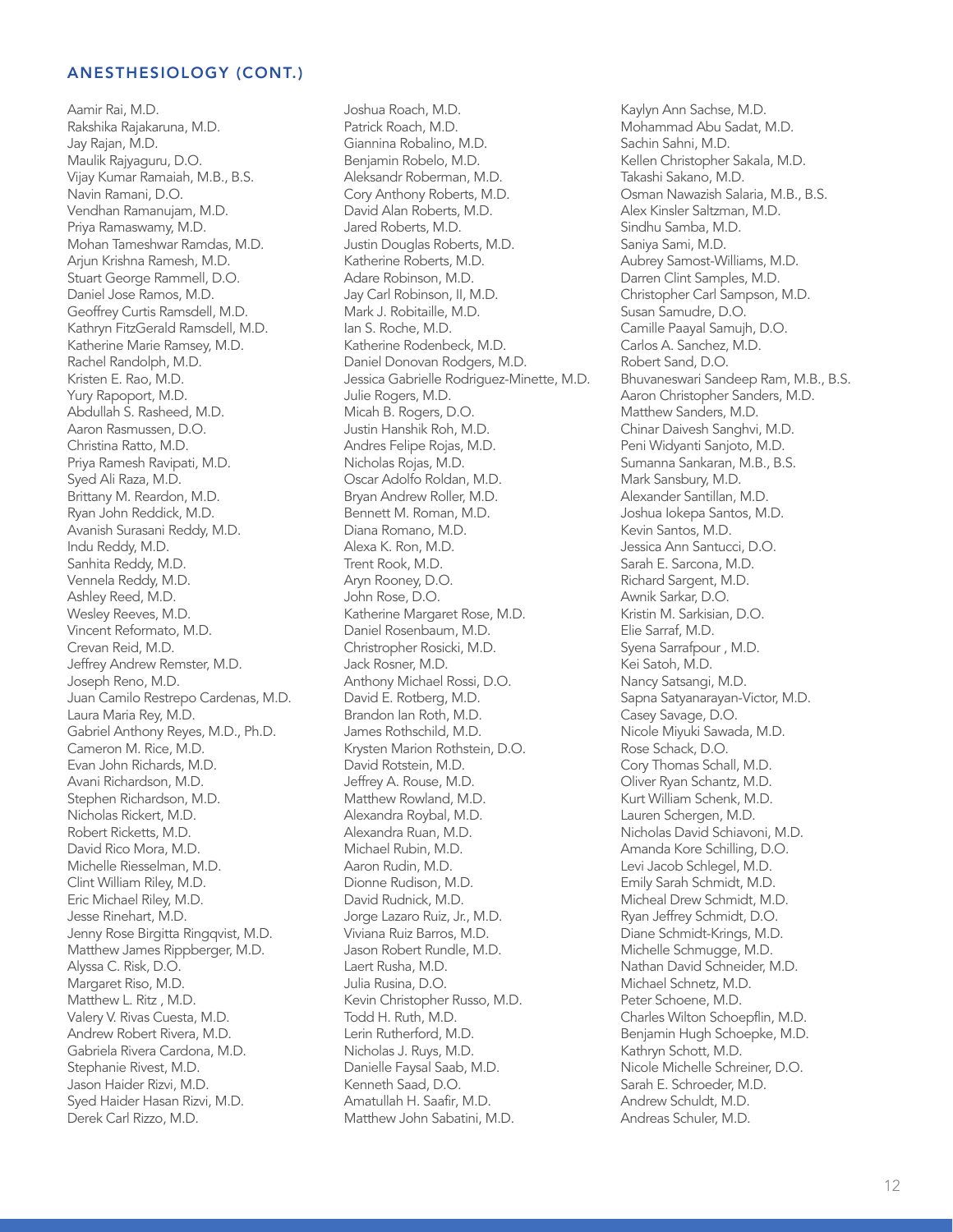Kimberley Schulle r, D.O . Bradley Michael Schult e, M.D. Darcey Schultz, M.D. Susannah M. Schultz, D.O. Soleil Sun Schutte, M.B. Zackary Kevin Schwamb, D.O. Christopher Schwan, M.D. Brandon S. Schwartz, M.D. Elliot S. Schwartz, M.D. Bradley Thurlow Schwarz, D.O. Kristopher Peter Schwebler, M.D. Courtney Scott, D.O. Paul Michael Scott, M .D. Taylor Sanders Scruggs, M .D. Kia Sedghi, M.D. Sara Sedrak, M.D. Graeme Lawrence Segal, M.D. Marjahna Segers, M.D. Daniel Bryan Sehrt, M.D. Christopher William Seibert, M.D. Brittany Lauren Seidensticker, M.D. Francis Arran Seiler, M.D. Andrew P. Sekhon, M.D. Brady Paul Selig, M.D . Johnathan T. Seligma n, M.D. Robert Semide y, M.D. Lauren K. Senio r, M.D. Mara Alexandra Serban escu, M.D. Kelsey Serfozo, M.D. Alexander James Service , M.D. Vishwas Seshachellam, D.O. Madhuri Setaluri, M.D. Mausam Sethi, M.D. Samir Sethi, M.D. Matthew S. Shachner, D.O. William Shaddock, II, M.D . Anuj Shah, M.D. Dipal M. Shah, M.B., B.S. Jarna Shah, M.D. Nirmal Bharat Shah, D.O . Ronak S. Shah, M.D. Sapan Shah, M.D. Shaishav S. Shah, M.D. Sonali Shah, M.D. Tejas U. Shah, M.D. Danial Shams, M.D. Dmitry Sharakou, M.D. Avijit Sharma, M.D. Juhee Sharma, M.D. Lokesh Raj Sharma, M.B., B.S. Sonal Sharma, M.B., B.S . Ashley L. Sharp, M.D. David Lester Sharrah, M.D . Kendrick Matthew Shaw, M .D. Michael Faping Shaw, M .D. Corey Sheahan, M.D. John Benjamin Sheare r, M.D. Gregory Francis Sheehan , M.D. Christopher Richard Sh eere r, D.O. Mark Shehata, M.D. Janaid Sheikh, D.O.

Maria Naveen Sheikh , M.D. Casey Shelle y, D.O. Lucus Dean Shelton, D.O . Stephanie Shen, M.D. Quin Shepherd, D.O. Bhumika Sherdiwala, M. B., B.S. Hilary Christine Sheridan , M.D. Kyle Sherrod, D.O. Alon Shertze r, M.D. Yevgeny Shevchenko, M .D. Mark Randall Shi, M .D. Benjamin Shields, M.D. Rebekah Chanah Shievit z, M.D. Max Shilling, M.D. Nicole Shin, M.D. Peter Yong Seung Shin , M.D. SeA Shin, M.D. Stephanie Shin, D.O. Margo Marie Short, M.D . Shikha Shukla, M.B., B.S. Roman Shulkin, M.D. Marya Shulman, M.D. Stephen Douglas Shump ert, M.D. Philip Michael Shumsky, M.D. Marwa Sidani, M.D. Ammar Siddiqui, M.D. Areeb Siddiquie, M.D. Elizabeth C. Sigler, M.D . Samira Sihabdeen, M.D . Andrew Mark Silberg, D.O. Kimberly Silka, M.D. Natalie Simak, M.D. Gregory Turner Simmons, M .D. Jacqueline Simon, M.D. Nathan Simon, M.D. Ga Toya Lasha Simpson, M.D. Amit Singal, M.D. Ajay Singh, M.D. Hanish Singh, M.D. Harmandeep Singh, M.D . Harminder Singh, M.D. Jaideep Singh, M.D. Jaskaran Singh, M.D. Karampal Singh, M.B., B .S. Punit Singh, M.D. Simranjit Singh, M.D. Robert Earl Singleton, II, M.D. Carie Ann Sirmon, M.D. John Patrick Sisne y, M . B., B.S. Eric Y. Siu, M.D. Jeffrey R. Skanch y, M .D. Michelle Deanne Skewes , D.O. Michael Tyler Skinne r, D.O . Matthew Skobla r, D.O. Aaron Skolnik, M.D. Brendan Daniel Skonieczny, M.D. Anne Nancy Sloan, M.D . Joseph Bernard Sluho s ki, M.D. Andrew Michael Slupe , M.D. Andie Leigh Smestad, M .D. William Smisson, M.D.

Brendan Smith, M.D. Christopher Tyler Smith , M.D. Gregory Smith, D.O. Gregory Lawson Smith, M.D. Jennifer Smith, M.D. Justin K. Smith, M.D. Lauren Emery Smith, M.D . Lucas Smith, M.D. Madison Russell Smit h , M.D. Miakka Nicole Smith, M.D. Nathan Smith, M.D. William Z. Smith, M.D. Emily Elizabeth Smith-Straesse r, M.D. Jordan Derrel Smoke r, M.D. Brandon Smolle r, M.D. Jaclyn Marie Snikeri s , M.D. Angela Nadine Snow, M.D. Elizabeth Anne Snow, M.D. Dean Carlton Snyder, M.D. Holly Justine Snyde r, M.D. Nicole Danielle Snyde r, M.D. Shea Holden Snyde r, M .D. Glenn Charles Snyders, J r., M.D. Caroline Marie So, D. O . E van H. Sobel, M.D. An na Katarzyna Sobilo, M.D . Ava Julie Socik, M.D . Nader Soliman, M.D. Stuart Solomon, M.D. Nidhi Sondhi, D.O. Ulana Bohdanna Sonevytsky, M.D. Claudia Lucia Sotillo, M.D. Daniel Southren, M.D. Christopher Sowers, M.D. Francis Martin Spaulding, M.D. Sebastian Specks, M.D. Audrey Elizabeth Speld e, M.D. Jerrod Spence, M.D. Matthew A. Spiegel, M.D . Corey Jordan Spiro, M.D . Suresh Kumar Srinivasan , M.B., B.S. Neeraj Sriram, M.D. Gevalin Srisooksai, M.D. Vidhi Srivastava, M.D . Andrea St. Cy r, M.D. Colin G. Stai r, M.D. Ben jamin Stam, M.D. Phillip Standen, D.O. Michael Stanton, D.O. Carilyn Stark, M.D. Josephine Amelia Starks , M.D. Vanessa Michelle Star ks, M.D. Jordan Ben Star r, M.D. Mark Stasaitis , M.D. Jessica H. Statz, D.O . Brandon Staub, M.D. Kayla Steele, M.D. Patrick J. Steele, M.D. John Thomas Steib, D.O. Toby Steinberg, M.D. David Steinhardt, M.D.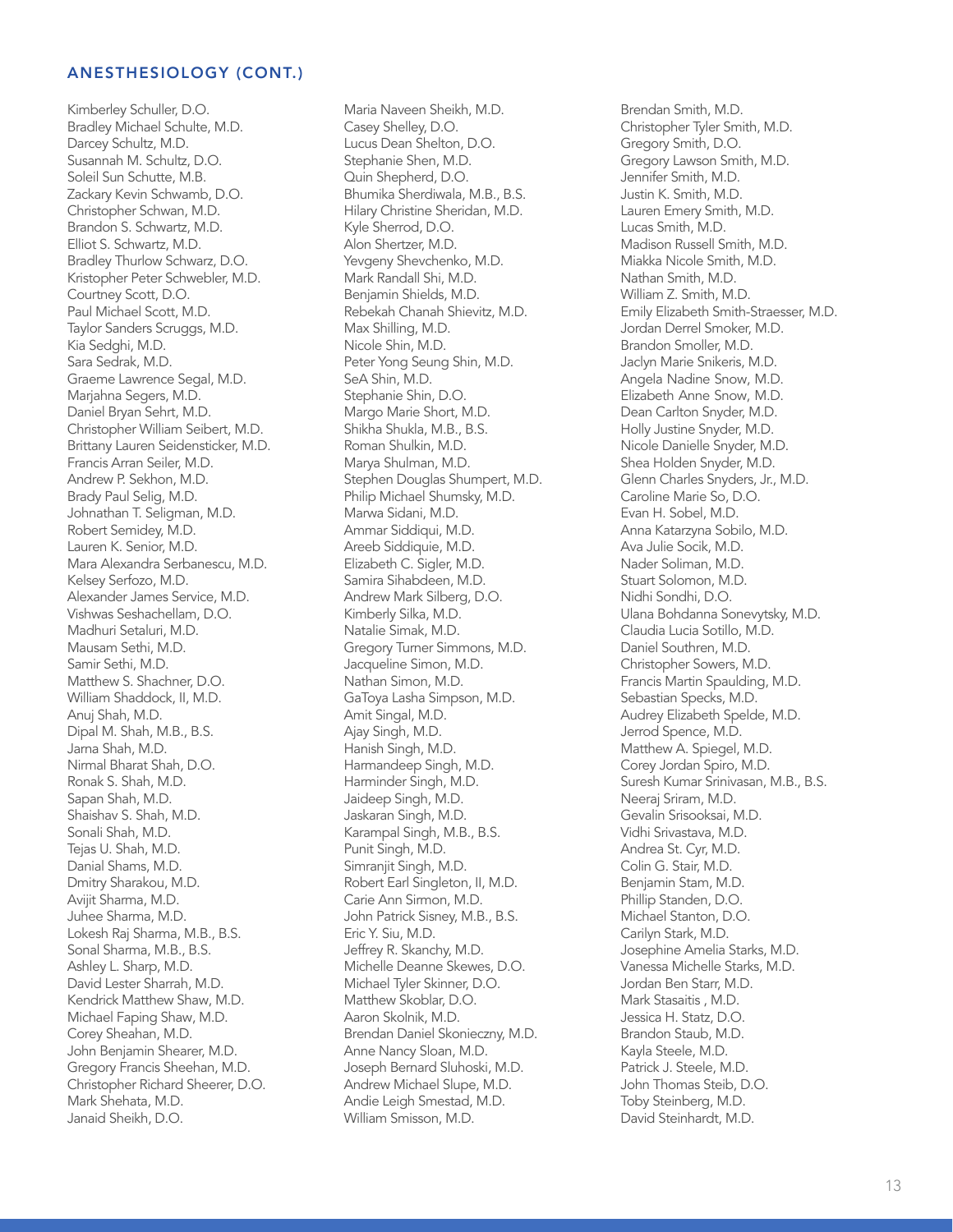Rachel Steinhorn, M.D. Lindsey L. Stephens, M.D. Richard Stephens, M.D. Shelly Stephens, M.D. Austin Stephenson, D.O. Ronit Roselyn Sternberg, M.D. Michelle P. Stetz, M.D. Scott Stevens, M.D. Scott Adam Stevens, M.D. John Wesley Stevenson, M.D. Charles Malcolm McDuff Stewart, M.D. Erin M. Stewart, M.D. Petrus Paulus Steyn, M.D. Benjamin Lacob Stix, M.D. Emily Stockert, M.D. Alexander D. Stoker , M.D. Shari N. Stokes, M.D. Shaun Michael Stokes, D.O. Brandon Stokey, M.D. Jason Stoklosa, M.D. Gregory Stoltzfus, D.O. Kyle Stoner, M.D. Joshua Kevin Stopak, M.D. Laura Stout, M.D. Jasmine Sha'Lon Strambler, M.D. Matthew A. Stratton, M.D. Elise Strickler, D.O. Michael Strigenz, M.D. Christopher Michael Stringer, D.O. Jeremy Michael Strohmayer, D.O. Angela Strother, M.D. Berta Leisy Stroud, M.D. Russell Marcus Stuart, M.D. William T. Stuart, M.D. Ryan Von Stuckey, M.D. Alfred Stump, M.D. Robert Patrick Stump, M.D. Jennifer Jutson Styons, M.D. Christine Marie Stypula, M.D. Maria Rene Suarez, M.D. Harikesh Subramanian, M.B., B.S. Tyler Jonathan Suchala, M.D. Orlando Rene Suero, M.D. Jenna Suffoletto, M.D. Elise Sullivan, M.D. Kathleen Janet Sullivan, M.D. Peter James Sullivan, D.O. Shannon J. Summers, M.D. Joseph Sun, M.D. Zhuo Sun, M.D. Vidya Alamelu Sundaram, M.D. Lesley Elliece Sunday, M.D. Derek Sundermann, M.D. Nicholas Paul Suraci, M.D. Alex Jon Susott, M.D. Sagar Sutaria, D.O. Samantha Sutkamp, M.D. Prashanth Sutrave, M.B., B.S. Tolga Suvar, M.D. Nathan Swallow, M.D. Malcolm Andrew Swan, M.D.

Emma Swanson, M.D. Eric Swanson, M.D. Grant Gerard Swartz, M.D. Lindsay Sween, M.D. James Sweet, M.D. Kristin Swenson, D.O. Michael Sypert, D.O. Alexander Preston Taborek, M.D. Pouneh Taghizadeh, M.D. Erica Tainsh, M.D. Valerie Tainsh, M.D. Aidan E. Tait, M.D. Oded Tal, M.D. Katherine Elizabeth Talbott, M.D. Ari Tallen, M.D. Jason Tam, M.D. Yasmine Tameze, M.D. Abhinav Tandon, M.D. Richa Taneja, M.D. Anthony Tanella, M.D. Ai-Shan Tang, M.D. James D. Tang, M.D. John Tang, M.D. Jonathan En Tang, M.D. Ming-Yun Tang, M.D. Kelly Tankard, M.D. Colby Boyd Tanner, M.D. Arjun Tara, D.O. Ali Tareen, M.D. Rayhan Ahmed Tariq, M.D. Ezekiel Parker Tarrant, M.D. Pritee Arun Tarwade, M.B., B.S. Michael Taylor, M.D. Phillip Norman Taylor, M.D. Kathryn Rose Teague, D.O. Sepehr Saber Tehrani, M.D. Miguel Teixeira, M.D. Katherine Telischak, M.D. Sheri E. Templar, D.O. Justin Teng, M.D. Richard Lee Tennant, D.O. Richard Scott Tenure, M.D. Joseph Terracina, M.D. Hermela Tezera, M.D. Tiffney Rae Tezino, M.D. Matthew Ross Thames, M.D. Loc Thang, M.D., Ph.D. Rozalin Rae Thapa, D.O. William Gabriel Tharp, M.D. Kavita Thatte, M.B., B.S. Evan Charles Thayer, M.D. Steven Thebaud, D.O. Jaison J. Thekkekara, M.D. Sherica H. Thomas, M.D. Coby A. Thompson, M.D. Elisa Kay Thompson, M.D. Daniel Thomson, M.D. Dean Thorsen, D.O. Thomas Thorsen, D.O. Datus Brock Thorup, M.D. Adam Taylor Threet, M.D.

Nathaniel Thomas Green Tighe, M.D. Kimberly Ting, M.D. Corey Joel Tingey, D.O. Katherine T. Tinkey, M.D. Russell Tipton, M.D. Abigail Tirrell, M.D. Michael John Titchner, D.O. Kevin Tiwari, M.D. Harrison Filip To, M.D. Wissam S. Tobea, M.D. William Todd, D.O. Marko Todorovic, M.D. Robert Toha, M.D. Amanda K. Tolliver, M.D. Samir A. Tomajian, M.D. Scott Alexander Tonder, M.D. Alex Ray Tople, M.D. Manuel Alejandro Torres Grajales, M.D. Arissa Margaret Torrie, M.D. Monika Toton, M.D. Caitlin Diane Tourje, M.D. Alexis Rae Tovar, M.D. Dahlia N. Townsend, M.D. Erica Elizabeth Tramontana, D.O. Binh Tran, M.D. Vy An Tran, M.B., B.S. Thomas Ngo Trang, M.D. Linda Trapani, M.D. Ryan Traudt, M.D. David Trauscht, M.D. Hans Tregear, M.D. Ahmed A. Treki, M.B., B.Ch. Anne Tretin, M.D. Christine Trieu, M.D. Tuan Trinh, M.D. Michael Stephen Trostler, M.D. Eleanor Trousdale, M.D. Tysen Kienlen Trujillo, M.D. Khoa T. Truong-N, M.D. Alyssa Tsai, M.D. Drew Tsakos, M.D. Brian K. Tse, M.D. Kelly Tseng, M.D. Paige Sakae Tsuda, M.D. Michael Tu, M.D. Avanthi Tudor, M.D. Jeffrey Tully, M.D. Vanya Tumati, M.D. Brian James Turchioe, M.D. Mark Turner, M.D. William Tyson, M.D. Eric Tzeng, M.D. Morgan Ulloa, M.D. Ivan Urits, M.D. Asad Usman, M.D. Jacqueline Elise Uthlaut, M.D. Chiedozie Uwandu, M.D. Ifomachukwu Uzodinma, M.D. Cameran Vakassi, M.D. Brandon Richard Valantine, D.O. Jason Miguel Valladares, M.D.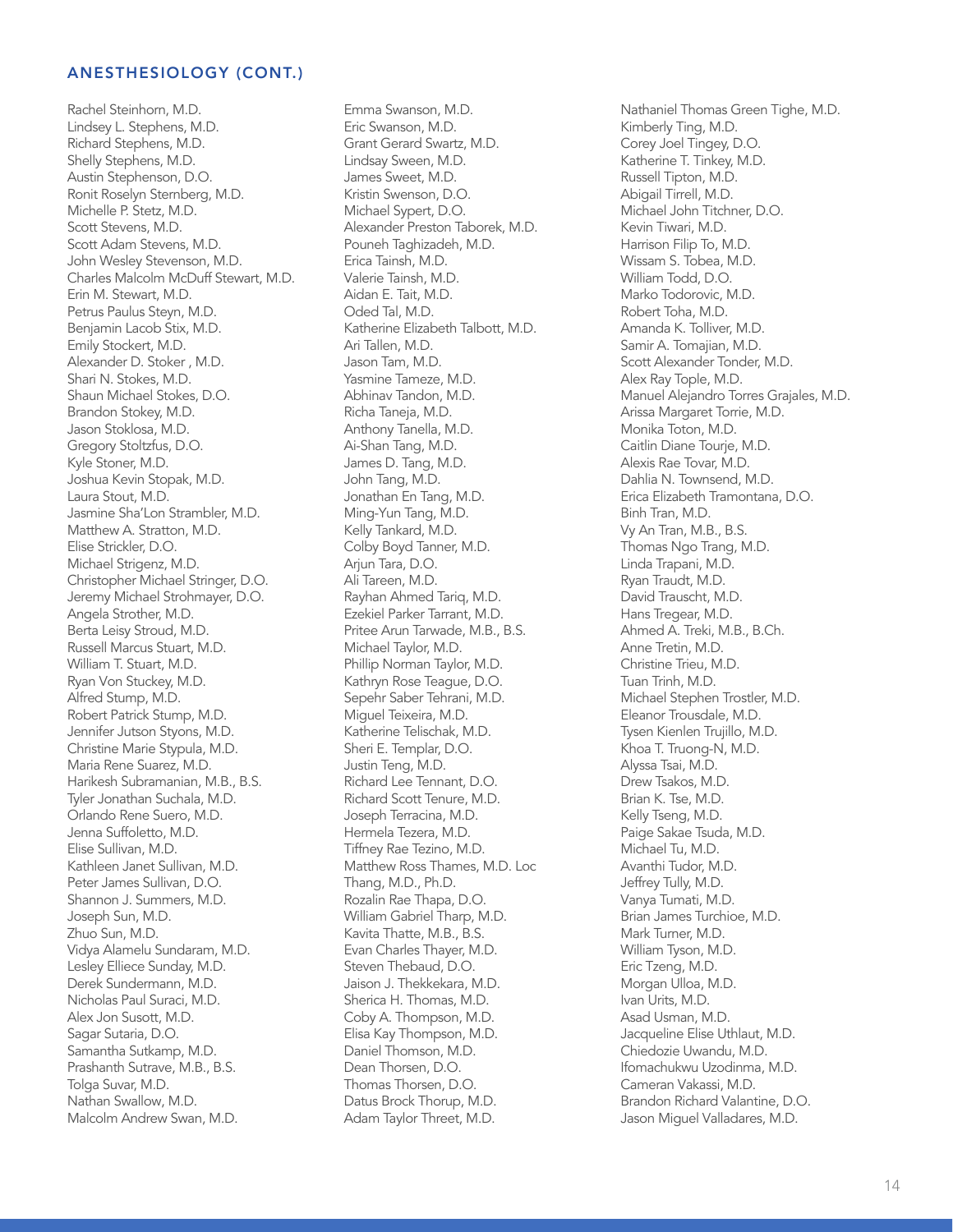Long-Chau Thi Van, D.O. Cori Rachel Van Gorkom, M.D. Danielle N. Van Patten, M.D. Jeffrey C. VanderWood, M.D. Tony Vanetesse, D.O. Steven Andrew Vanhoy, M.D. Daniel Ardeen VanLeuven, D.O. Jessica Lauren Varga, D.O. Andrew Vargas, M.D. Jon Dezil Varias, M.D. Dan Varonin, M.D. Corey Vasisko, M.D. Chadron Vassar, D.O. Jessica Ann Vaughn, M.D. O'Neal Anthony Vaz, D.O. Hannah Byland Vega, M.D. Michael Vega, M.D. Malini Velamati, M.D. Christian Thomas Vernau, M.D. Stacey Ullman Viamonte, M.D. Sandra Victor, M.D. Matthew Villerot, D.O. Anita Vinjirayer, M.B., B.S. Charles Vinsant, M.D. Daniel J. Viox, M.D. Chelsea Vitu, M.D. Christopher Vo, D.O. Talia S. Vogel, M.D. Andrew Joseph Vogler, M.D. Abdul Vohra, M.D. Jacob Vohs, D.O. Brigham Jeffrey Voigt, M.D. Boris Volfson, D.O. Chanthou Vong, M.D. Colby Vongchaichinsri, M.D. Chau My Vu, M.D. Kent Vu, M.D. Kevin Khoi Thuong Vu, M.D. Ly Vu, M.D. Zao Vu, M.D. Thoai An Vuong, M.B., B.S. Matthew Aldworth Wade, M.D. Kurt Wagner, M.D. Walter Peter Wagner, II, D.O. Dustin Harris Wailes, M.D. Alana Leigh Waiwaiole, M.D. Gisele Joseph Wakim, M.D. Andrew Steven Walker, M.D. Irieon Kapricee Walker, M.D. Trevor Walker, M.D. Camari Wallace, M.D. Lauren Biedermann Walls, M.D. Susan M. Walters, M.D. Alexander Bruce Wang, M.D. Amy Liya Wang, M.D. Cecilia Wang, M.D. Eric Wang, M.D. Grant Wang, M.D. Kelsey Hse-Wei Wang, M.D. Kevin Wang, M.D. Mingfei Wang, M.D.

Minna Wang, M.D. Ryan Wang, M.D. Tom Wang, M.D. Wei Yun Wang, M.D. Xiaoxiao Wang, M.D. Jillian N. Warner, M.D. William Andrew Watson, M.D. Jeremy Charles Way, M.D. Robert Weaver, M.D. Sarah Gilmore Weaver, M.D. Laura Webb, M.D. Elizabeth Jean Webber, M.D. Marissa Marie Weber, M.D. Matthew Samuel Weeks, M.D. Jonathan Weimer, M.D. Devin L. Weinberg, M.D., Ph.D. Mitchell H. Weksler, M.D. Jason Wells, M.D. Amanda Westman, D.O. Adam R. Wetcher, M.D. Jeffrey Wharton, M.D. Benjamin Barnett Whiddon, M.D. Elizabeth Railey White, M.D. Jessica June White, M.D. Nicholas A. White, M.D. William McKinnon White, M.D. Benjamin R. Whitehouse, M.D. Charles Adam Whitener, D.O. Jacob Whiting, M.D. Bryan Thomas Whitlow, M.D. Amanda Widing, M.D. Eric Robert Wildauer, D.O. Kyle James Wilebski, M.D. Trevor Jon Wilke, M.D. Mark Allred Wilkins, M.D. Nicholas Will, M.D. Amy Wen Willett, M.D. Peter B. Willett, M.D. Meryl William, D.O. Jason Douglas Williams, M.D. John Everett Williams, D.O. Katelyn Williams, M.D. Katherine Williams, D.O. Lindsey Belk Williams, M.D. Cory Ryan Williamson, M.D. Gabriel Wilner, M.D. Elizabeth Wilson, M.D. John Marshall Wilson, M.D. Michael Wilson, D.O. Sara Merkl Wilson, M.D. Thomas Wilson, M.D. Chia-Lin Winchester, M.D. Larry Eugene Wineland, M.D. Peter Wingfield, M.D. Zachary Robert Winkler, M.D. Andrew Meade Winn, M.D. Elliot E. Winters, D.O. Julie A. Wise, M.D. Joshua Don Wiseman, M.D. Nicholas Joseph Wittig, M.D. Tate McHugh Andres Wolfe, M.D. Jeremy Wolfson, M.D. Christopher Wolla, M.D. Casey Suzanne Wollenman, M.D. Andrew Wong, M.D. Daniel Stanley Wong, M.D. Rebecca Yuen Shi Wong, M.B., B.S. Jonathan Sean Woo, M.D. Daniel Wood, D.O. Chelsey Woodrum, M.D. Stephanie Katharine Woodward, M.D. Zachary Woodward, M.D. Austin Woolard, M.D. Landon Woolf, M.D. Riley Joseph Woolford, D.O. Christopher Alan Woolley, II, M.D. John Worth, D.O. Jared Wortzman, M.D. Joseph Kim Wray, M.D. Nathan Wright, M.D. Trevor Bert Wright, D.O. William Cole Wrisinger, D.O. Andrew Hao Wu, M.D. Hao Wu, M.D. Songwei Wu, M.D. Harrison B. Wurster, M.D. Shanterian Bruanica Wyatt, M.D. Amanda Xi , M.D. Ruby Xia, M.D. Cindy Y. Xiao, M.D. James Xie, M.D. Jijun Xu, M.D. Lei Xu, M.D. Wen Zhu Xu, M.D. Xiaolu Xu, M.D. Emily Y. Xue, M.D. Kristine Han Xue, M.D. Bhavana Yalamuru, M.B., B.S. Rosalie Yan, M.D. Stephen Chiu Yang, D.O. Yan Yang, M.D. Jesse Yarbrough, D.O. Shereef Kamal Yassin, M.D. William D. Yates, II, M.D. Madiha Yazdani, M.D. Fan Ye, M.D. Sydney Terrell Yee, M.D. Liora Yehushua, M.D. Vamshi Yelavarthi, M.D. Shweta Rahul Yemul Golhar, M.D. Arjun Yerasi, M.D. Nicole S. Yin, M.D. Andrea Yoder, M.D. Eunie Cho Yook, D.O. Lawrence Younan, M.D. Brenden Young, M.D. Luke Y. Young, M.D. Kerolos Yousef, D.O. Damon Yu, D.O. Jennifer Yu, M.D. Eric J. Yuen, M.D. Richard Anthony Zack, M.D.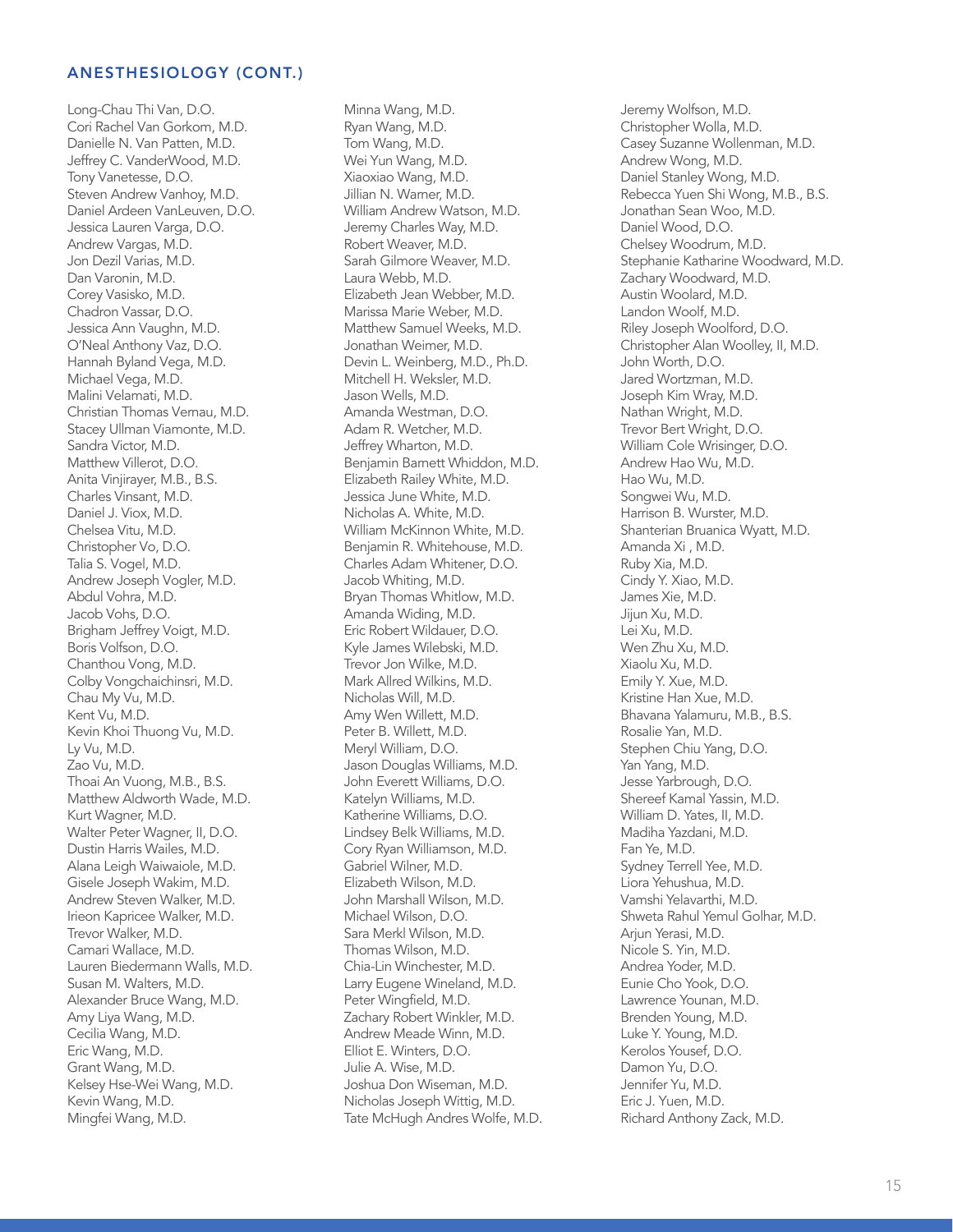Steven Zadora, M.D. Arthur Zak, M.D. Adam David Zamzow, M.D. Darab Zarrabi, M.D. Jenna Zauk, M.D. Lucia Zdrazilova, M.D. Dezheen Zebari, D.O. Howard Zee, M.D. Laura Nora Zeidan, M.D. Angela M. Zeng, M.D.

SUBSPECIALTIES

#### CRITICAL CARE MEDICINE

Hawa Abubaker, M.B., B.S. Christine Acho, D.O. Douglas Adams, M.D. Abdulaziz Alfadhel, M.B., B.S. Konstantinos Alfaras Melainis, M.D. Reem Mofareh Almuqati, M.D. Sheryl Siok Hoon Ang, M.B., B.S. Trefan Balhan Archibald, M.D. Nicole E. Arkin, M.D. Trygve Armour, M.D. Daniel Austin, M.D. Aditi Balakrishna, M.D. Julius Balogh, M.D. James Steven Barger, M.D. Stamatis Baronos, M.D. Jacob Martin Basak, M.D., Ph.D. Sean Michael Baskin, D.O. Arunabha Basu, M.D. Amy Baumann, M.D. Charles Wade Baysinger, M.D. Ali Bedair, M.D. Adam Christopher Betz, M.D. Jason T. Bouhenguel, M.D. Stephen Charles Brannan, M.D. Kaitlyn Brennan, D.O. Dominique Adarame Brundidge, D.O. Lucille Brunker, M.D. Vivien Bui-Huynh, M.D. John Buono, M.D. David Buric, M.D. Megan Carmony, M.D. Jeffrey Michael Carness, M.D. Bryan Carter, M.D. Claudio Cesar Do Nascimento, M.D. Rajvir Kaur Chahal, M.D. Akshay Chaku, M.D. Victor Diego Chauvet Almazan, M.D. Michael Wu Chen, M.D. Catherine Chiu, M.D. Julien Cobert, M.D. Patrick Joseph Coleman, M.D. Christopher Ashley Collins, M.D. David Convissar, M.D. Jonathan Curley, M.D. Monica LaRue da Silva, M.D.

Cathy Qi Zhang, M.D. James Zhang, M.D. Jessica Lily Zhang, M.D. Wei Jie Zhang, M.D. Yang Zhang, M.B. Chen Brian Zhao, D.O. Anna Zheng, M.D. Danielle Zheng, M.D., Ph.D. Lu Zheng, M.B. Wenjun Zhou, M.D.

Phat Tan Dang, M.D. Heidi Davis, D.O. Justin De Biasio, M.D. Katelyn Devine, M.D. Michael J. Devinney, Jr., M.D., Ph.D. Daniella M. DiNizo, M.D. Huong-Tram Duran, M.D. Elizabeth Ann Emhardt, M.D. Artem Emple, M.D. Krisztina Escallier, M.D. Mousab Mustafa Eteer, M.D. Benjamin Fedeles, M.D. Mark Fegley, M.D. Sarah Fieber, M.D. Laura Lynn Fitzpatrick, M.D. William Charles Fox, M.D. Karolyn Frances Fox-Dahl, M.D. Mikita Fuchita, M.D. Alberto Furzan, M.D. Paul D. Gallo, M.D. Andrew H. Gessouroun, M.D. Louise Ann Gliga, M.D. Moheb Ashraf Emeel Gohar, M.B., B.Ch. Andrew Kenneth Gold, M.D. Andre Fiche Gosling, M.D. Kasey Grewe, M.D. Jesse Alex Guerena, M.D. Lauriane Guichard, M.D. Allan Joseph Hamilton, M.D. Rachel Hammer, D.O. Haesun Han, M.D. Dustin Hang, M.D. Brendon Hart, D.O. Donald Herdt, M.D. Akbar Arif Herekar, M.B., B.S. Danielle Laufer Holland, M.D. Samuel W. Hong, M.D. Daniel Phillip Hopkins, M.D. Daniel Horner, M.D. Cassian Horoszczak, M.D. Jeffrey Huang, M.D. Jason Huston, D.O. Kimberly Kaye Jacobsen, M.D. Lea Jancic, M.D. Muhammad Salman Tahir Janjua, M.B., B.S.

Cheng- Cheng Zhu, M.D. Moustafa Zidane, M.D. Taylor M. Ziga, M.D. Gilat Zisman, M.D. Jonah Zisquit, M.D. Mohammed Kareem Zuaiter, M.D. Tzipa Zweig, M.D. Joshua Zwingelberg, M.D.

Selby Johnson, II, M.D. Srikar Jonna, M.D. Bassel Kadi, M.D. Amy L. Kloosterboer, M.D. Karl Kristiansen, M.D. Sarah Kumar, M.D. Melanie Rita Kusonruksa, M.D. An Diem La, M.D. Sameer Lakha, M.D. Paul Nathan Lapis, M.D. Sofiane Lazar, M.D. Jessica Lee, M.D. Tiffany C. Lee, M.D. Jason H. Leong, M.D. Benjamin Samuel Levin, M.D. Adam Levine, M.D. Xingfu Liang, M.D. Luke A. Linz, D.O. Martin Robert Littlejohn, M.D. Aaron Lloyd, M.D. Daniel Lotz, M.D. Shu Yang Lu, M.D. Simona Iustina Lupu, M.D. Rami Maarouf, M.D. Sarah Maben, M.D. James R. Madrian, M.D. Gulnar Mangat, M.D. Dylan Masters, M.D. Jibin S. Mathew, M.B., B.S. Brittany Marie McCann, M.D. Michelle Maureen Mcgauvran, M.D. Trisha Ann McGinnis, D.O. Adam McIntyre-Smith, M.D. Sachin Mehta, M.D. Luana Oliveira Melo, D.O. Gibran Minero, M.D. Gregory James Mitchon, M.D. Shaun Christopher Moeller, M.D. Mario E. Montealegre Gallegos, M.D. Jimmy L. Moss, Jr., M.D. Linzi B. Moss, M.D. Calvin Motika, M.D. Ronny Munoz-Acuna, M.D. Melissa Nadler, M.D. Sagar Navare , M.D.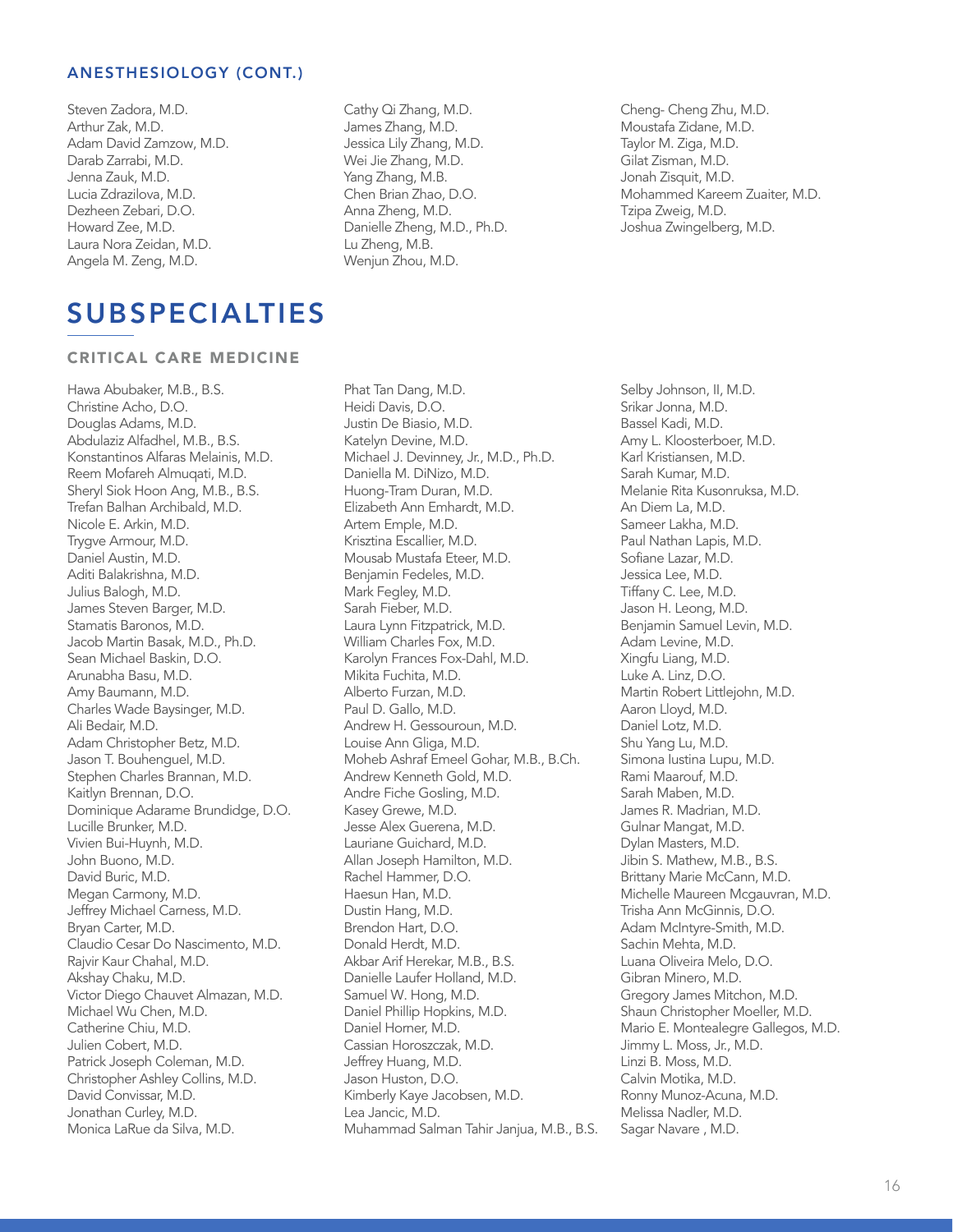# CRITICAL CARE MEDICINE (CONT.)

Sergio Navarrete, D.O. Jose Navas Blanco, M.D. Bryan Douglas Nevil, M.D. Osamudiamen Odosa Obanor, Jr., M.D. Kevin Robert Olsen, M.D. Azuka Christina Onye, D.O. Jimmy Ki Hyun Park, M.D. Akhil Rajan Patel, M.D. Rishi Patel, M.D. Priya M. Patidar, M.D. Lynn Pauls, M.D. Dasun Sampath Peramunage, M.D. Kate Petty, M.D. Thomas Phillips, D.O. Joshua Jack-Albert Pickett, D.O. Alexandra Plichta, M.D. Matthew Polasko, M.D. Karuna Puttur Rajkumar, M.D., M.B., B.S. Maulik Rajyaguru, D.O. Sonali Rao, M.B., B.S. Jenny Rose Birgitta Ringqvist, M.D. Derek Carl Rizzo, M.D. Joshua Roach, M.D. Christopher Roberts, M.D. Jessica Gabrielle Rodriguez-Minette, M.D. Catherine Mallory Rossell, D.O.

#### PAIN MEDICINE

Hassan Aboumerhi, M.D. Brittany Aeschlimann, M.D. Nidhi Agrawal, M.D., C.M. John Emil Akhnoukh, M.D. Jessica Marie Albasha, D.O. Asif Ali, D.O. Omar Ghazi Ali, M.D. Syed Sajad Ali, M.D. Varsha Allampalli, M.B., B.S. Shawn Amin, D.O. Christopher Lee Anderson, M.D. Justin Anderson, M.D. Devin Antonovich, M.D. Murad Arif , M.D. Brian R. Aviles Morales, M.D. Danielle Elise Babb, D.O. Bridger Bach, M.D. Christopher Bailey, M.D. Pavel Balduyeu, M.D. Ashley Sylvia Balentine, M.D. Andrew David Bennett, M.D. Justin Benoit, D.O. Erin Bettendorf, M.D. Harjot Singh Bhandal, M.D. Akshay O. Bhatt, M.D. Steven Ryan Bhutra, M.D. Danielle Binler, M.D. Daniel Bintrim, M.D. Ryan Christopher Birkland, D.O. Haren Bodepudi, M.D. Mitchell Bosman, M.D. Emily McCoy Bouley, M.D.

Danielle Faysal Saab, M.D. Kellen Christopher Sakala, M.D. Takashi Sakano, M.D. Joshua Iokepa Santos, M.D. Kristin M. Sarkisian, D.O. Nancy Satsangi, M.D. Rose Schack, D.O. Amanda Kore Schilling, D.O. Nicole Michelle Schreiner, D.O. Andrew Schuldt, M.D. Sara Sedrak, M.D. Marjahna Segers, M.D. Johnathan T. Seligman, M.D. Mara Alexandra Serbanescu, M.D. Samir Sethi, M.D. Dmitry Sharakou, M.D. Kendrick Matthew Shaw, M.D. Margo Marie Short, M.D. Shikha Shukla, M.B., B.S. Jaskaran Singh, M.D. Audrey Elizabeth Spelde, M.D. Rachel Steinhorn, M.D. Benjamin Lacob Stix, M.D. Berta Leisy Stroud, M.D. Orlando Rene Suero, M.D. Elise Sullivan, M.D.

David Bowen, M.D. Kathryn Anne Breidenbach, M.D. Connie K. Bruno, M.D. Michael Thomas Buist, M.D. Michael Burchell, M.D. Logan Kilpatric Burgess, M.D. Alberto Cesar Bursian, M.D. David Burstedt, M.D. David D. Byrd, M.D. Yi Cai, M.D. Gabriela Andrade Calhoun, M.D. Mayson A. Callaway, M.D. Albert Carey, M.D. Thomas Phillip Cestare, M.D. Alexandra Chang, M.D. Gaurav Chauhan, M.B., B.S. Kyung Jang Chen, M.D. Moshe Chinn, M.D. Hanwool Choi, M.D. Ketan Chopra, M.D. Rohit Singh Choudhary, M.D. Daniel Sunil Christian, M.D. Marc Samuel Cohen, M.D. Michael Cohen, M.D. Renee Launice Coleman, M.D. Jason David Daughety, D.O. Guensley Ralph Delva, M.D. Amruta Girish Desai, D.O. Matthew Allen DeVries, M.D. Jeffrey Deygoo, M.D. Elysha Dinh, M.D. Jude Divers, M.D.

Joseph Sun, M.D. Ari Tallen, M.D. Sho Tanaka, M.B., B.Ch., BAO Pritee Arun Tarwade, M.B., B.S. Miguel Teixeira, M.D. Richard Scott Tenure, M.D. Mohamed Tiouririne, M.D. Hans Tregear, M.D. Eric Tzeng, M.D. Asad Usman, M.D. Jason Miguel Valladares, M.D. Jonathan Weimer, M.D. Chia-Lin Winchester, M.D. Nathan Wright, M.D. William Cole Wrisinger, D.O. Shanterian Bruanica Wyatt, M.D. Amanda Xi , M.D. Shweta Rahul Yemul Golhar, M.D. Sooraj Gopal Yermal, M.B., B.S. Eunie Cho Yook, D.O. Damon Yu, D.O. Richard Anthony Zack, M.D. Howard Zee, M.D. Chen Brian Zhao, D.O.

Keisha Dodman, M.D. Ryan D'Souza, M.D. Kimberly Marie Duarte, M.D., M.B.A. Marco Antonio Duran, M.D. Adam Dziuba, M.D. Dalya Nabil Elhady, M.D. Yasmin Elkhashab, M.D. Adam Michael Ellis , M.D. Gary Esses, M.D. Cody Joseph Estler, M.D. Mohamed Mahmoud Ali Ahmed Farrag, M.B., B.Ch. Neil Daniel Farren, M.D. Kayven Max Farshad, M.D. Timothy Vincent Feldheim, M.D. Calvin Feng, M.D. Jamie Fleming, M.D. Joseph Albert Folz, D.O. Madison Steele Foushee, M.D. Andrew Scott Frazier, D.O. Sean James Gamble, M.D. Himabindu Gandam Venkata, M.B., B.S. Akshat Gargya, M.B., B.S. Priyanka Ghosh, M.D. Michael Edward Gibson, M.D. Stefan Philip Gilthorpe, M.D. Vlad Golgotiu, M.D. Denys Goloshchapov, M.D. Alexander Golovlev, M.D. Evan Goodman, M.D. Akshay Goyal, M.D. Nicholas Green, M.D.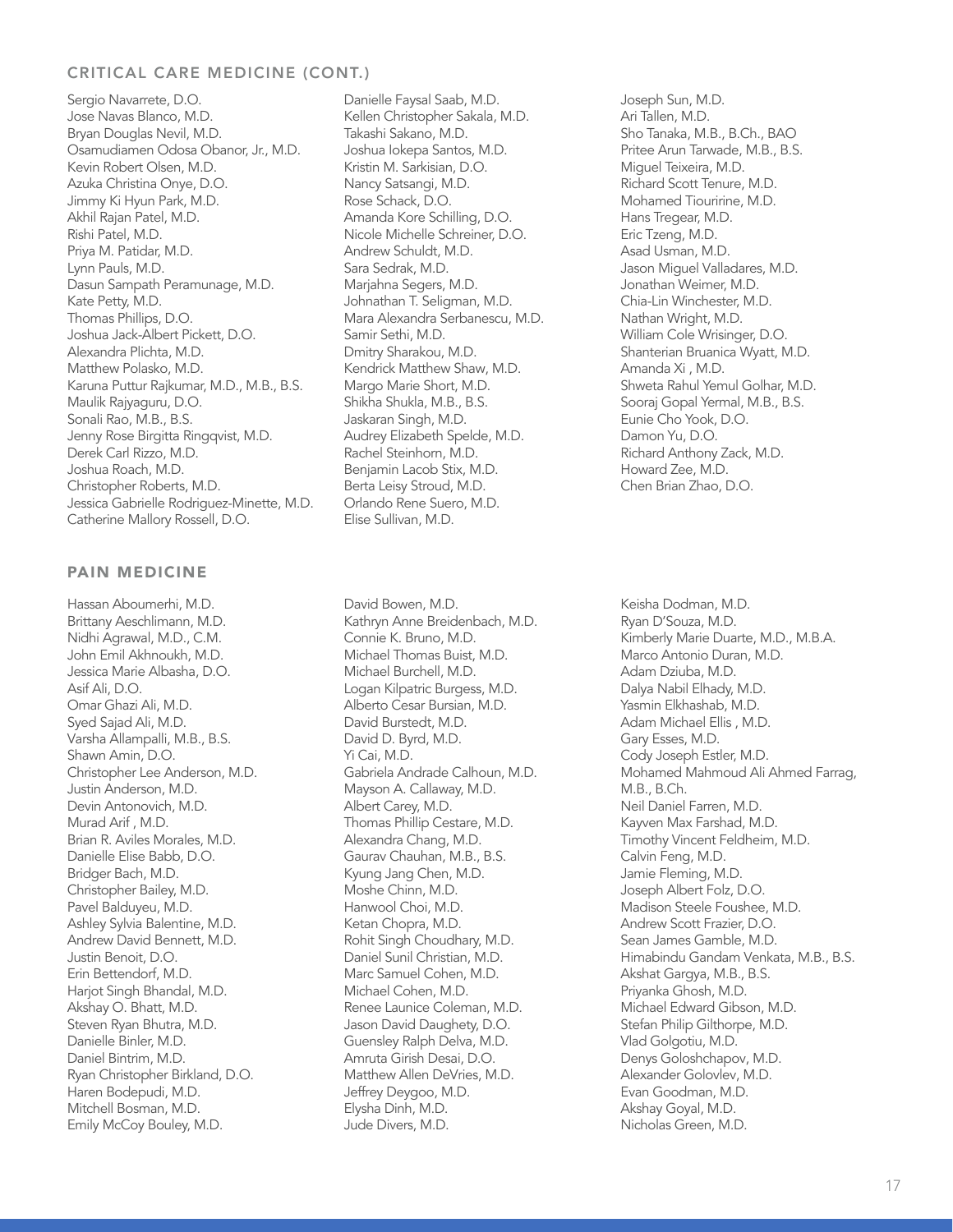#### PAIN MEDICINE (CONT.)

Amanda L. Greene, M.D. Jason Christopher Gremillion, M.D. Charles Gruver, M.D. Loren Sharri Guzman, M.D. Daniel Jason Haddad, M.D. Derek LeVoy Haight, M.D. Andrew Martin Hall, M.D. Matthew Jay Hallman, M.D. Joseph Hamati, M.D. Brent Harkrider, M.D. Armen Haroutunian, M.D. Asad Hashmi, M.D. Jamal Hasoon, M.D. Josianna V. Henson, M.D. Ryan Mohamad Hijazi, D.O. Nathan Hoaglund, M.D. Alan Hoang, M.D. Lia Marie Hoffner, M.D. Bryce C. Holmgren, M.D. Gregory Horn, M.D. Lawrence McLean House, II, M.D. Yu-Ning Margaret Hsu, M.D. Danqing Hu, M.D. Scott Bailey Hughey, M.D. Albert Huh, M.D. Joey Hung, D.O. Michael Hunter, M.D. Peter Minh Huynh, M.D. Imoh Ikpot, M.D. Konstantin Inozemtsev, M.D. Shaigan Javed Iqbal, M.D. Ingy Iskander, M.D. Nikhil Iyer, M.D. Markus R. Jackson, M.D. Daniel Larsen Jacobs, D.O. Shaan Jaggi, M.D. Divya Janardhanan, M.D. Saba Javed, M.D. Yuel-Kai Jean, D.O. Jeremiah Jeffers, M.D. Jeffrey Jeng, M.D. Ross Jenson, M.D. Braden Jex, D.O. Ashley Joseph, M.D. Michael Jung, M.D. Melissa Kenevan, M.D. Michael Khalili, M.D. Asif Khan, M.D. Alexander James Kim, M.D. David H. Kim, M.D. James T. Kim, M.D. Joseph Kim, M.D. Jung Hoon Kim, M.D. Paul Kim, M.D. Roy Byung Kyu Kim, M.D. Logan Kinch, M.D. Cameron Kluth, M.D. Mohamed Amin Koronfel, M.D. Vinay Kudur, D.O. Shaun M. Kuoni, M.D. Timothy D. Kwiecien, M.D.

Marshall Ladd, D.O. Christopher Lam, M.D. William Lane, M.D. Daniel Benjamin Larach, M.D. Devin Hemingway Larsen, D.O. Steven Larsen, M.D. Brenda Lee, M.D. Chad Lee, M.D. Joshua Lee, M.D. Tiffany Lin, M.D. Samuel Luebbert, M.D. Kurt Adam Lundberg, D.O. Benjamin MacDougall, M.D. Eric Magda, M.D. Yan Cui Magram, M.D. Naveed Mameghani, M.D. Christopher Maranto, M.D. Greggory Jose Martinez, M.D. Brian Mikulan Maxfield, D.O. William Frederick Mayers, M.D. Jonathan A. McBride, M.D. Meagan McDavid, M.D. Shonte McKenzie, M.D. Melia L. McManus, M.D. Michael Joe Medina, M.D. Vrajesh Mehta, M.D. Ryan Meral, M.D. Soroush Merchant, M.D. Justin Scott Merkow, M.D. Ehab Meselhy, M.D. Shawn Milburn, M.D. Jeffrey L. Moore, D.O. Ariel Morales, M.D. Kelly Morga, M.D. Mina Adel Morgan, D.O. Mark Whitney Motejunas, M.D. Michael Gerard Mueller, M.D. Jeremy W. Naber, D.O. Ruzanna Nalbandyan, M.D. Gabriel Nam, M.D. Kevin Jonathan Neal, M.D. Thomas Ng, M.D. Andrew Scott Novack, M.D. Joseph Okai, M.D. Patrick A. Oley, M.D. Daniel S. Orlovich, M.D. Ian Osburn, M.D. Syed Muhammad Khurram Owais, M.D. Agnes Kim Pace, M.D. Deepak Padmanabha, M.D. Katelyn Parker-McGill, M.D. Ankur S. Patel, M.D. Arpan Ghanshyam Patel, M.D. Darshan Bhupen Patel, M.D. Mital Vinod Patel, M.D. Neil Patel, M.D. Nirav Mahendrakumar Patel, D.O. Pritesh Patel, D.O. Sanket Pathak, M.D. Ashley Danielle Peairs, M.D. Israel Pena, M.D.

Joshua M. Persaud, M.D. Vadim Petrov-Kondratov, M.D. Michael Pettus, M.D. Andrew Pisansky, M.D. Carlos Plata-Martinez, M.D. Edward Marion Podgorski, III, M.D. Emily Morgan Pollard, M.D. Iman Rabizadeh, M.D. Behnoosh Behdad Rahavard, M.D. Jay Rajan, M.D. Navin Ramani, D.O. Arjun Krishna Ramesh, M.D. Stuart George Rammell, D.O. Ashley Reed, M.D. Michael Paul Reyes, M.D. Justin Hanshik Roh, M.D. Mathew Leonard Romankowski, M.D. Brandon Ian Roth, M.D. David Rotstein, M.D. Jeffrey A. Rouse, M.D. Alexandra Roybal, M.D. Laert Rusha, M.D. Todd H. Ruth, M.D. Susan Samudre, D.O. Bhuvaneswari Sandeep Ram, M.B., B.S. Chinar Daivesh Sanghvi, M.D. Awnik Sarkar, D.O. Syena Sarrafpour , M.D. Srinivasan Sathya, M.D. Jonathan Edward Scholl, M.D. Kathryn Schott, M.D. Sarah E. Schroeder, M.D. Kimberley Schuller, D.O. Bradley Michael Schulte, M.D. Nirav S. Shah, M.D. Nirmal Bharat Shah, D.O. Tejas U. Shah, M.D. Avijit Sharma, M.D. David Lester Sharrah, M.D. Corey Sheahan, M.D. Stephanie Shen, M.D. Bhumika Sherdiwala, M.B., B.S. Manjunath Mohan Shetty, M.B., B.S. Kyle Shilk, D.O. Nicole Shin, M.D. GaToya Lasha Simpson, M.D. Hanish Singh, M.D. Karampal Singh, M.B., B.S. Simranjit Singh, M.D. Christopher Mark Sirianni, M.D. Matthew Skoblar, D.O. William Smisson, M.D. Gregory Lawson Smith, M.D. Nathan Smith, M.D. William Z. Smith, M.D. Emily Elizabeth Smith-Straesser, M.D. Vinay Somashekar, M.D. Nidhi Sondhi, D.O. Daniel Southren, M.D. Matthew A. Spiegel, M.D. Adam Spjute, M.D.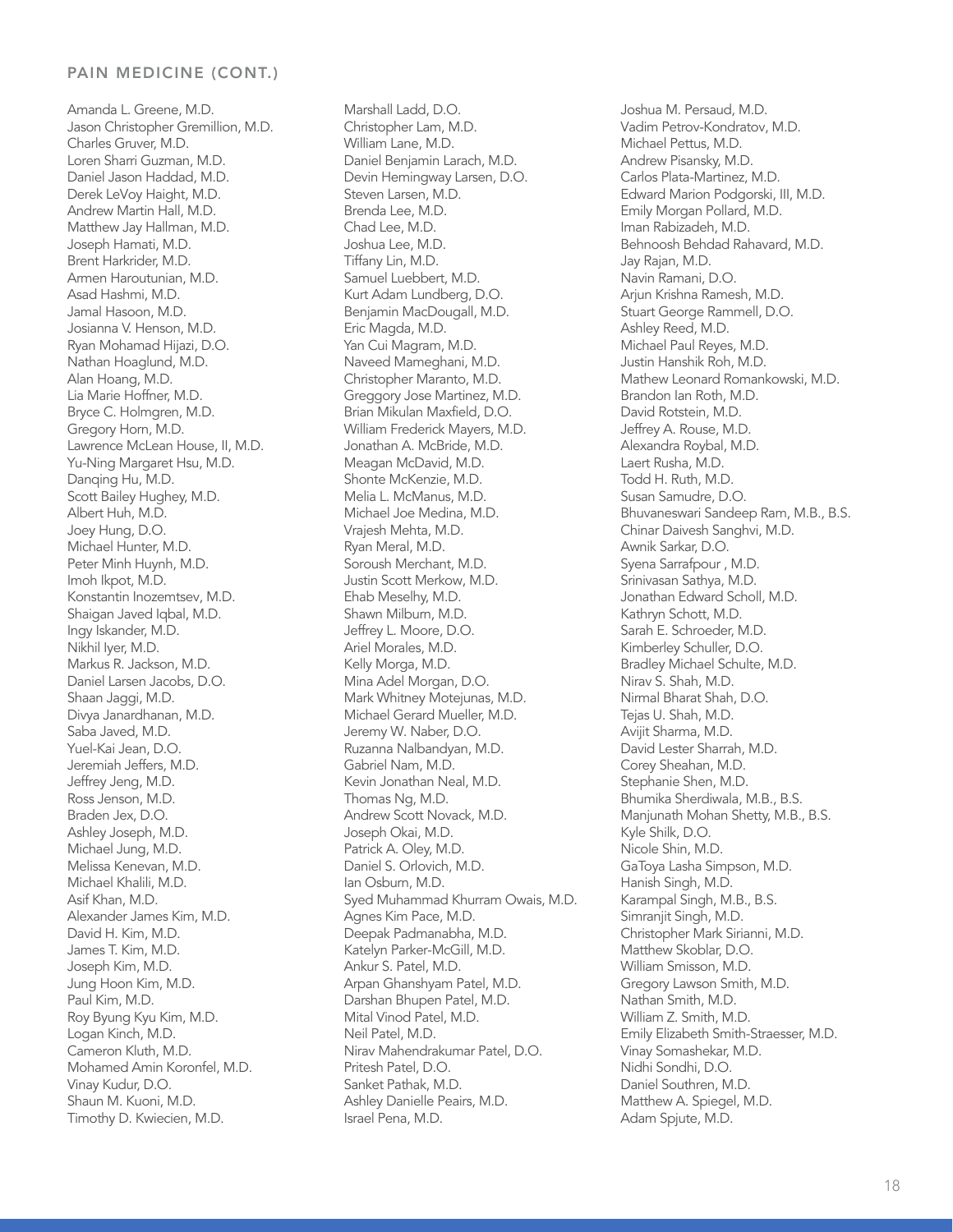#### PAIN MEDICINE (CONT.)

Suresh Kumar Srinivasan, M.B., B.S. Neeraj Sriram, M.D. Colin G. Stair, M.D. Jordan Ben Starr, M.D. Brandon Staub, M.D. David Steinhardt, M.D. Brandon Stokey, M.D. Angela Strother, M.D. Russell Marcus Stuart, M.D. Ryan Von Stuckey, M.D. Zhuo Sun, M.D. Tolga Suvar, M.D. James Sweet, M.D. James D. Tang, M.D. Loc Thang, M.D., Ph.D. Srinivasa S. Thota, M.D. Katherine T. Tinkey, M.D. Kevin Tiwari, M.D.

# PEDIATRIC ANESTHESIOLOGY

Eric Abhold, M.D. Jonah E. Abraham, M.D. Mushfique Ahmed, M.D. Ehab Al Bizri, M.D. Christopher Allan Allphin, D.O. Clayton Anderson, M.D. Jon Stephen Andrews, M.D. Michael James Armstrong, M.D. Meenakshi Atteri, M.B., B.S. Adrian Nicolas Avila Hernandez, M.D. Motaz Awad, M.D. Ali Azadegan, M.D. Lenard Babus, M.D. Andres Bacigalupo Landa, M.D. Evelyn Eun Bae, M.D. Monica Banerjee, M.D. Fatu Bangura, M.D. Joel Wells Barton, M.D. Rhae Ellen Battles, M.D. Jessica Berger, M.D. Musa Bakhtawer Bilal, M.D. Nicholas Vernon Bishop, M.D. Samantha Brackett, M.D. Curtis Bradford, M.D. James Bradley, M.D. Alison Brown, M.D. Rica Buchanan, M.D. Casey Mengko Chai, M.D. Jenny Miu-Shung Chan, D.O. Yen Kim Chau, M.D. Sarah Husna Chehab, M.D. Angela Barrie Chen, M.D. Goretti G. Chiang, D.O. Pandora S. Chua, M.D. Yeona Chun, M.D. Alex Younghoon Chung, M.D. Kevin Chung, M.D. Hugo Clifford, M.D. Sarah Margaret Coffield, D.O.

Michael Tu, M.D. William Tyson, M.D. Ivan Urits, M.D. Cameran Vakassi, M.D. Ashley Rebecca Valentine Gardner, M.D. Long-Chau Thi Van, D.O. Tony Vanetesse, D.O. Andrew Vargas, M.D. Matthew Villerot, D.O. Chau My Vu, M.D. Ly Vu, M.D. Trevor Walker, M.D. Deryk Lee Walsh, M.D. Eric Wang, M.D. Bryan Thomas Whitlow, M.D. Jason Douglas Williams, M.D. Katherine Williams, D.O. Michael Wilson, D.O.

Zacherie Conover, M.D. Fernando Franco Cuadrado, M.D. Mitchell David Daniel, M.D. Henry Wesley Davis, II, M.D. Nicole Davis, D.O. Sally Salah Dawood, M.B., B.Ch. Molly Fay Deacutis, M.D. Christopher Dale Denny, M.D. Jillian Anne DiBiase, D.O. Catherine Ann Dietrich, M.D. Matthew DiGiusto, M.D. Anjali Dixit, M.D. Renee Dawn Doherty, M.D. Britta Anne Dosland, M.D. James Duca, M.D. Suzanne Petrina Dupler, D.O. Mark Dziuba, M.D. Timothy M. Earley, D.O. Esra Elsaigh, M.B., Ch.B. Casey Escobar-Flores, M.D. Sara Ewing, M.D. Nicholas Scott Fawley, D.O. Graham Michael Fehr, D.O. Rachel Mara Feldman, M.D. Elizabeth Finucane, D.O. Kaitlin M. Flannery, M.D. Jamie Fleming, M.D. Carolyn Foley, M.D. Jared Foote, M.D. Nathaniel Richard Fout, M.D. Anthony Franchetti, M.D. Karen Lynn Freed, M.D. Alexis Fuller, M.D. Gabriel John Gallegos, M.D. John Gantomasso, D.O. Christopher Jonathon Garcia, M.D. Daniel Robert Germeroth, D.O. Mohammad Hadi Gharedaghi, M.D. Christina Giblin, D.O.

Sara Merkl Wilson, M.D. Zachary Robert Winkler, M.D. Daniel Stanley Wong, M.D. Jonathan Sean Woo, M.D. Joseph Kim Wray, M.D. Jijun Xu, M.D. Bhavana Yalamuru, M.B., B.S. Rosalie Yan, M.D. Yan Yang, M.D. Vamshi Yelavarthi, M.D. Arjun Yerasi, M.D. Jennifer Yu, M.D. Eric J. Yuen, M.D. Cathy Qi Zhang, M.D. Jessica Lily Zhang, M.D. Wei Jie Zhang, M.D. Danielle Zheng, M.D., Ph.D. Cheng- Cheng Zhu, M.D.

Srinivasa Raghavan Govindarajan, M.B., B.S. Jeremy Bryant Green, M.D. John Green, D.O. Matthew David Green, D.O. Pooja Gupta, M.D. Fatimah Habib, M.D. Matthew Haldeman, M.D. Jonathan Halem, D.O. Anna Rebecca Louise Hamilton, M.D. Brandon G. Hammond, M.D. Danica Min Young Han, M.D. Cole Helm, M.D. Steven Ross Henglefelt, M.D. Emily B. Hesselink, M.D. Grant Heydinger, M.D. Robert Balmain Hill, M.D. Alan Hoang, M.D. Cassandra Brook Hoffmann, M.D. Paul James Hoffmann, D.O. Maria Huarte, M.D. Mark C. Hubbard, M.D. Saad Hussain, D.O. Olamide Ifaturoti, M.D. Jaclyn Irwin, M.D. Karen Ashley Jackson, M.D. Shawn S. Jackson, M.D., Ph.D. Rachel Erin Jacobs, M.D. Aveline Pascual Jerome, M.D. Craig Brockbank Johnson, D.O. William Johnson, M.D. Jacob John Jones, M.D. Rishi V. Kadakia, M.D. Hunar Singh Kainth, M.D. Megan Coral Kemp, M.B., B.S. Marla Blair Kerwin, D.O. Asif Khan, M.D. Katherine Khatibi, M.D. Aida Khizkiyayeva, D.O. Leili T. Khorassani, M.D.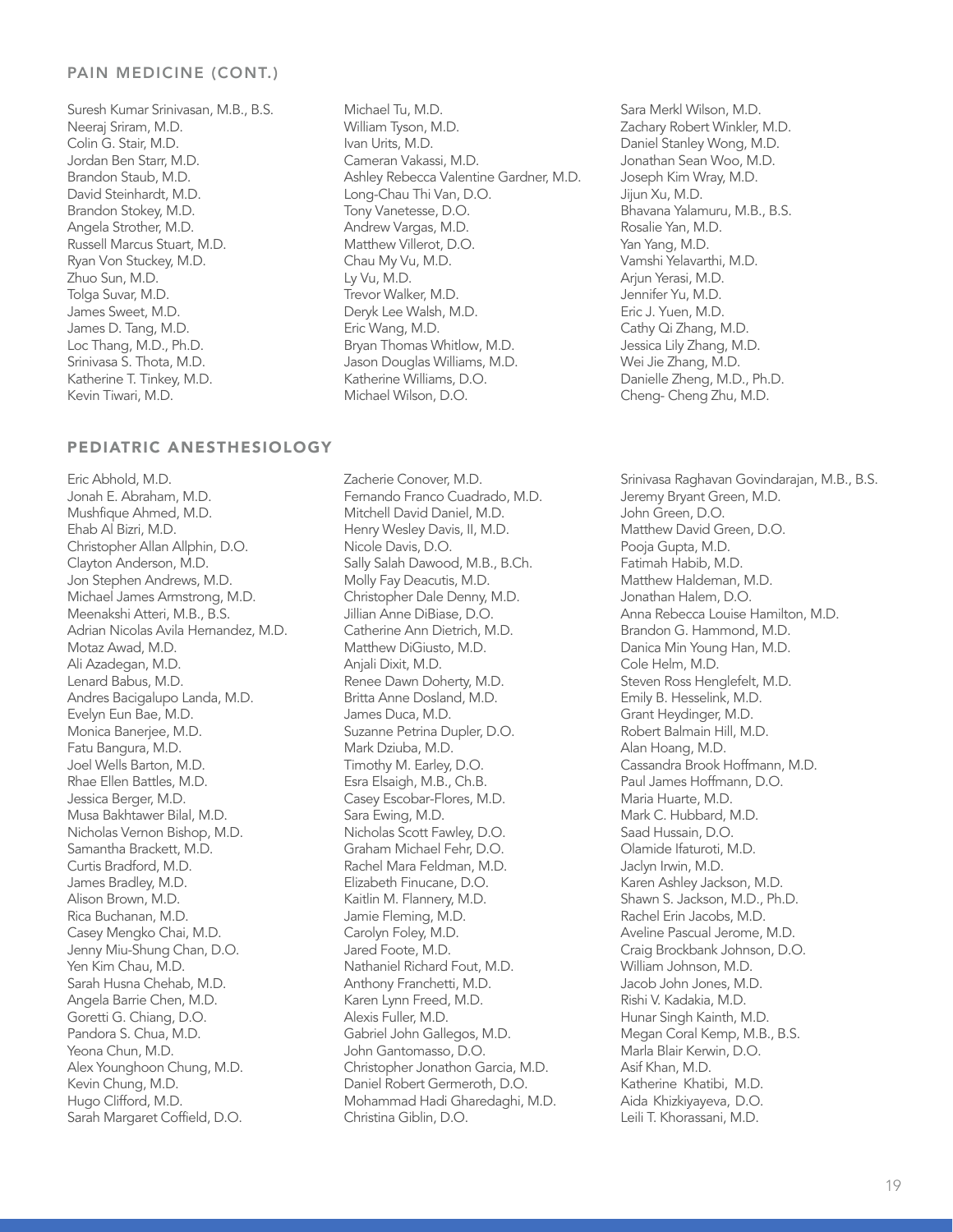# PEDIATRIC ANESTHESIOLOGY (CONT.)

Kristin Kim, M.D. Keri Koszela, M.D. Hanna Kratochvil, M.D. Rajeev Richard Krishnaney-Davison, M.D. Sanasi Kulkarni, M.D. Frederick Kuo, M.D. Christopher J. Lafferty, M.D. Delbert Lamb, M.D. Kristi Langston, D.O. Mackenzie Simone Laurila, D.O. Marley Lawrence, M.D. Amy Colleen Johnson Lee, M.D. Cheng-ting Lee, M.D. Shona Lee, M.D. Stuart Lehn, M.D. Gregory M. Lessans, M.D. Laura Joslin Levine, M.D. Justin Libaw, M.D. Brian Lin, M.D. Connie Lin, M.D. Jia Liu, M.D. Tracie Chui Shan Lo, M.D. Lucia Lopez, M.D. Ying Eva Lu-Boettcher, M.D. Thomas Peter Lynch, M.D. Lisa Ma, M.D. Payel Gangopadhyay Mackie-Mason, M.D. Julie Mary Mani, M.D. Benjamin J. Marsh, M.D. Christopher Barry Massa, M.D. Ana Corina Mavarez Martinez, M.D. Matthew McCormick, M.D. Christopher Scott McLaughlin, M.D. John McManigle, Jr., M.D., D.Phil. Luana Oliveira Melo, D.O. Soroush Merchant, M.D. Gregory Charles Miller, M.D. Richard Missett, D.O. Kelsey Mitchell, M.D. Valerie M. Mok, M.D. Ingrid Moreno Duarte, M.D. Bethany L. Morris, M.D. Philip Ryan Muellerleile, M.D. Chaitra Mukundan, M.B., B.S. Connie Mun-Price, D.O. Wasef Kabiruddin Muzaffar, M.D. Lauren Rae Myers, M.D. Kavya Narayana Reddy, M.B., B.S. Jillian Nard, D.O. Spurthy Narreddy, M.B., B.S. Claire Abraham Naus, M.D.

#### NEUROCRITICAL CARE

Ozan Akca, M.D. Yasser Al-Baghdadi, M.D. Hirra Ali, M.D. Michael James Anstadt, M.D. Faris K. Azar, M.D. Harold Henry Bach, M.D.

Catherine Hong Thao Nguyen, M.D. Tyler Delaine Nix, M.D. Asha Upadhyaya Nookala, M.D. Katherine McIntyre Nurkse, M.D. Elizabeth M. O'Brien, M.D. Katelyn O'Connor, M.D. John Oehler, M.D. Olamide Olambiwonnu, M.D. Amanda Olsen, M.D. Chidimma Michelle Osigwe, M.D. Asif Padiyath, M.B., B.S. Sarah Palsen, M.D. Kevin Pardo, M.D. Mihir Kiran Parikh, M.D. Adam Parnass, M.D. Marc Alexander Parris, M.D. Niki H. Patel, M.D. Stephanie Patterson, M.D. Bryan Michael Perez, M.D. Kateryna Pinyerd, M.D. Kalysa Porter, M.D. Lauren Christine Powell, D.O. Heena Pranav, M.D. Casey Adelaide Quinlan, M.D. Tara Quinn, M.D. Rakshika Rajakaruna, M.D. Kristen E. Rao, M.D. Syed Ali Raza, M.D. Avani Richardson, M.D. David Rico Mora, M.D. Matthew L. Ritz , M.D. Giannina Robalino, M.D. David Alan Roberts, M.D. Nicholas Rojas, M.D. Matthew Rowland, M.D. Viviana Ruiz Barros, M.D. Julia Rusina, D.O. Sindhu Samba, M.D. Christopher Carl Sampson, M.D. Alexandra Savage, M.D. Kristopher Peter Schwebler, M.D. Graeme Lawrence Segal, M.D. Vishwas Seshachellam, D.O. Hilary Christine Sheridan, M.D. Benjamin Shields, M.D. Rebekah Chanah Shievitz, M.D. Max Shilling, M.D. SeA Shin, M.D. Stephanie Shin, D.O. Plinio Pereira Silva, M.D. Jacqueline Simon, M.D.

Ashraf F. Banoub, M.B., Ch.B. Mark John Baskerville, M.D. Nicole Mary Bedros, M.D. Charles Bendas, M.D. Sarang Sophia Biel, M.D. Evan Robert Bohnenblust, M.D.

Punit Singh, M.D. John Patrick Sisney, M.B., B.S. Brendan Smith, M.D. Lauren Emery Smith, M.D. Jaclyn Marie Snikeris, M.D. Angela Nadine Snow, M.D. Holly Justine Snyder, M.D. Sebastian Specks, M.D. Andrea St. Cyr, M.D. Petrus Paulus Steyn, M.D. Jennifer Jutson Styons, M.D. Kathleen Janet Sullivan, M.D. Erica Tainsh, M.D. Valerie Tainsh, M.D. Aidan E. Tait, M.D. Katherine Telischak, M.D. Daniel Thomson, M.D. Datus Brock Thorup, M.D. Nathaniel Thomas Green Tighe, M.D. Wissam S. Tobea, M.D. Tuan Trinh, M.D. Amber Janae Tucker, M.D. Morgan Ulloa, M.D. Cori Rachel Van Gorkom, M.D. Daniel Ardeen VanLeuven, D.O. Chadron Vassar, D.O. Michael Vega, M.D. Chelsea Vitu, M.D. Thoai An Vuong, M.B., B.S. Timothy Ryan Walsh, M.D. Mingfei Wang, M.D. Minna Wang, M.D. Xiaoxiao Wang, M.D. Jeffrey Wharton, M.D. William McKinnon White, M.D. Amanda Widing, M.D. Meryl William, D.O. Rebecca Yuen Shi Wong, M.B., B.S. Rachel E. Wood, M.D. Landon Woolf, M.D. James Xie, M.D. Miguel Andres Yaport, M.D. Shereef Kamal Yassin, M.D. Sydney Terrell Yee, M.D. Patrick Everett Young, M.D. Steven Zadora, M.D. Jenna Zauk, M.D. Anna Zheng, M.D. Moustafa Zidane, M.D. Tzipa Zweig, M.D.

Myles Dustin Boone, M.D. Isadora Botwinick, M.D. Leon Dimitrios Boudourakis, M.D. Carlos V.R. Brown, M.D. Jessica Robin Burgess, M.D. Robin A. Bush, M.D.